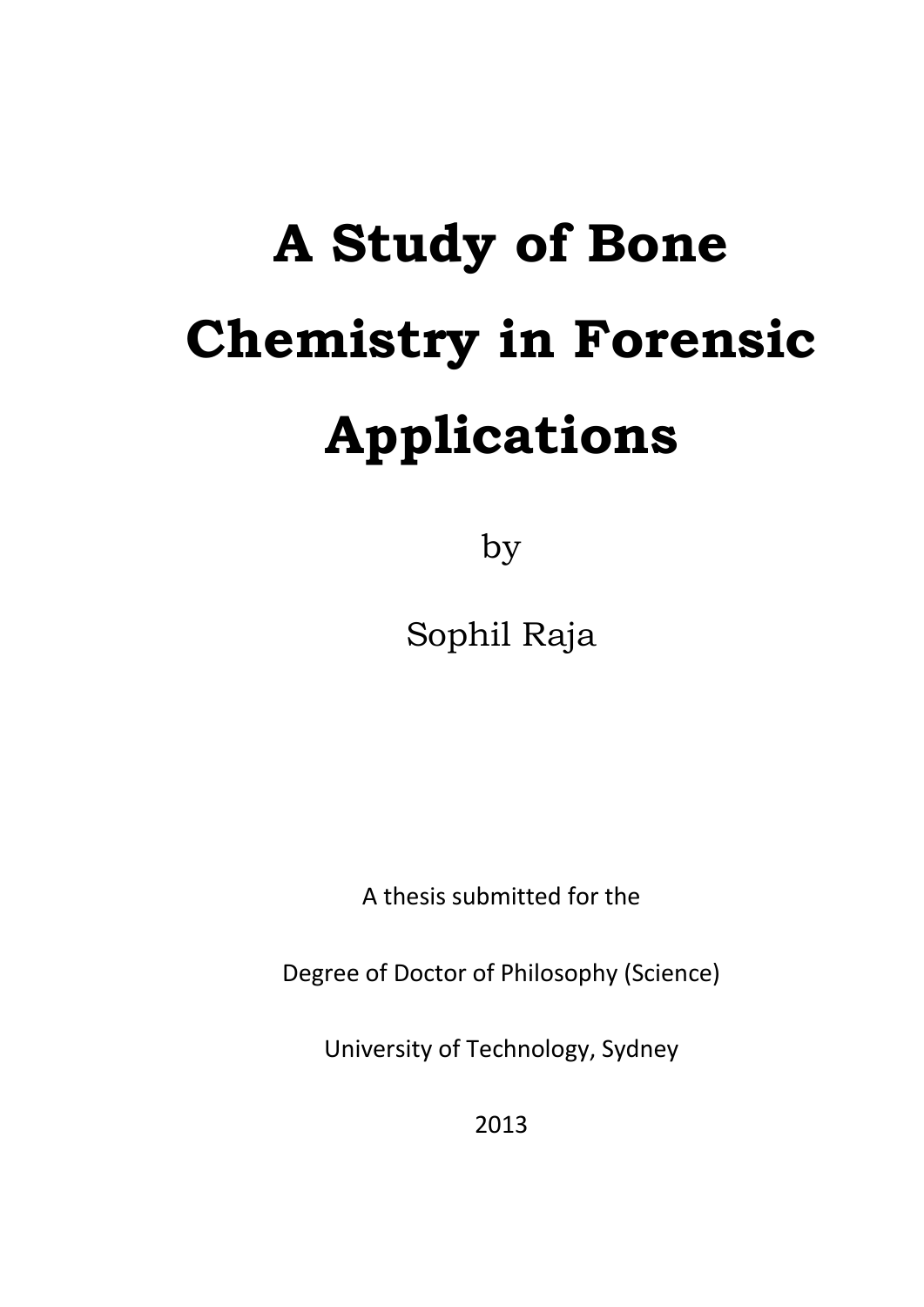## **Certificate of authorship and originality**

I certify that the work in this thesis has not previously been submitted for a degree nor has it been submitted as part of requirements for a degree except as fully acknowledged within the text.

I also certify that the thesis has been written by me. Any help that I have received in my research work and the preparation of the thesis itself has been acknowledged. In addition, I certify that all information sources and literature used are indicated in the thesis.

Sophil Raja

05/07/2013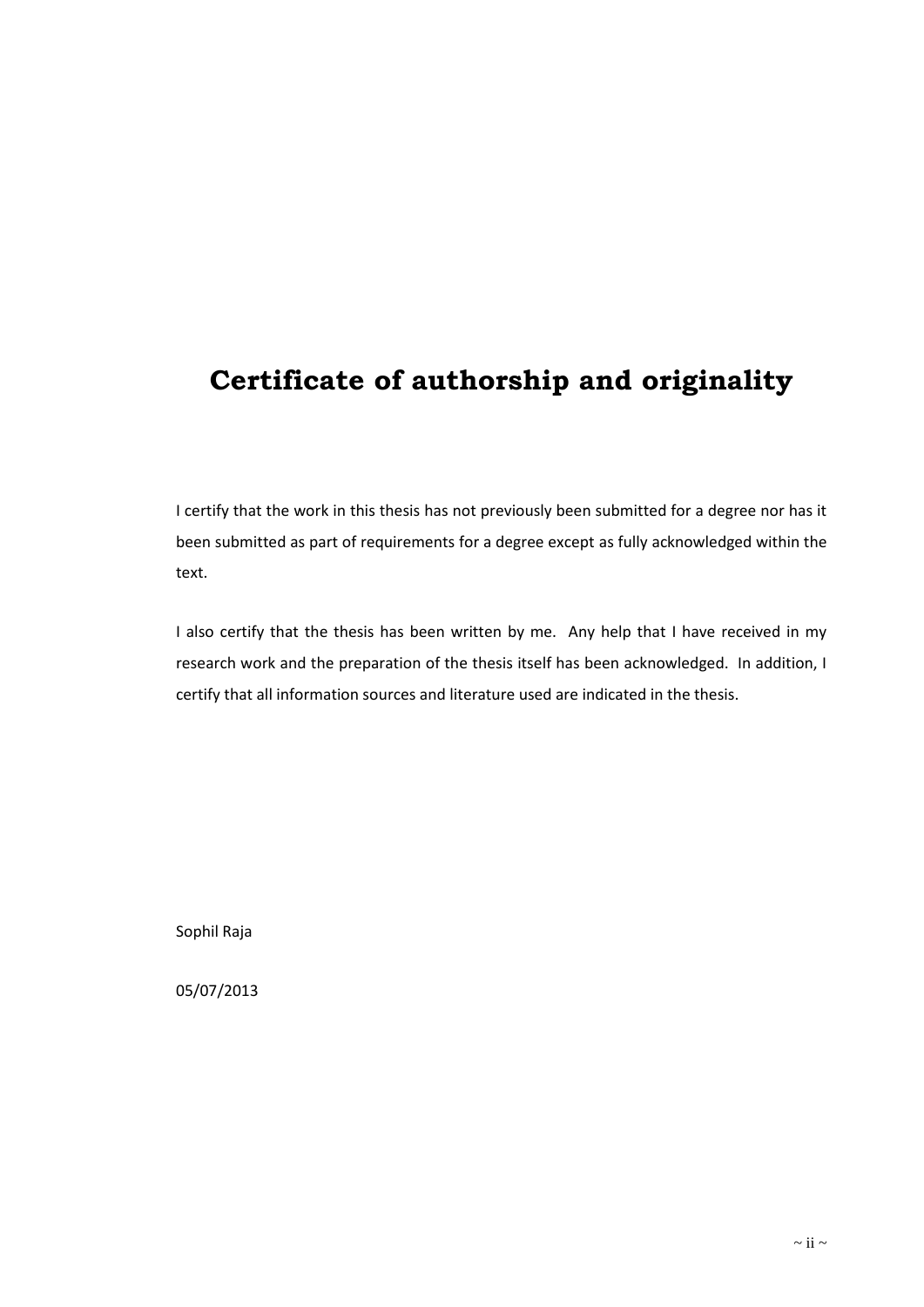### **Acknowledgements**

First and foremost, I would like to thank my brilliant supervisors, Assoc. Prof. Barbara Stuart and Dr. Paul Thomas for their valuable guidance, support and advice through every stage of the project. I cannot thank them enough for the countless hours they spent reading and editing my thesis. Their approachable personalities made the whole process relatively painless and made it really easy for me to ask them anything about anything! I would also like to thank them for their regular friendly reminders to finish my thesis once I started my fulltime job!! They are an inspiration and I could not have completed this project without them. Thank you so much Barbara and Paul.

I wish to express my sincere gratitude to Jean-Pierre Guerbois, Barry Liu, Hamish Connan, James Keegan, Ilona Kramer, David Bishop, Katie McBean, Mark Berkahn, Norman Booth, Rod Hungerford and Rochelle Seneviratne for their continuous technical and administrative support and assistance throughout the project. Their troubleshooting, advice and tips will never be forgotten and are the reason this project succeeded! Thank you all!

I would also like to extend a huge thank you to Mr. Ronald Shimmon for allowing me to hog a whole room to store my smelly bone samples. His friendly smile and attitude meant that he had a solution for any problems I had which made my life a lot easier, so thanks Ronald!

A big thank you to Helen Rutlidge for her genius statistical expertise. I did not know where to begin until Helen came along and made everything seem so easy. She assisted me with various aspects of statistical analysis, which helped me complete my project. Thanks Helen!

It goes without saying that my fellow PhD students kept me sane throughout the process! The regular lunch and after-work debriefing sessions were the highlight of this whole process.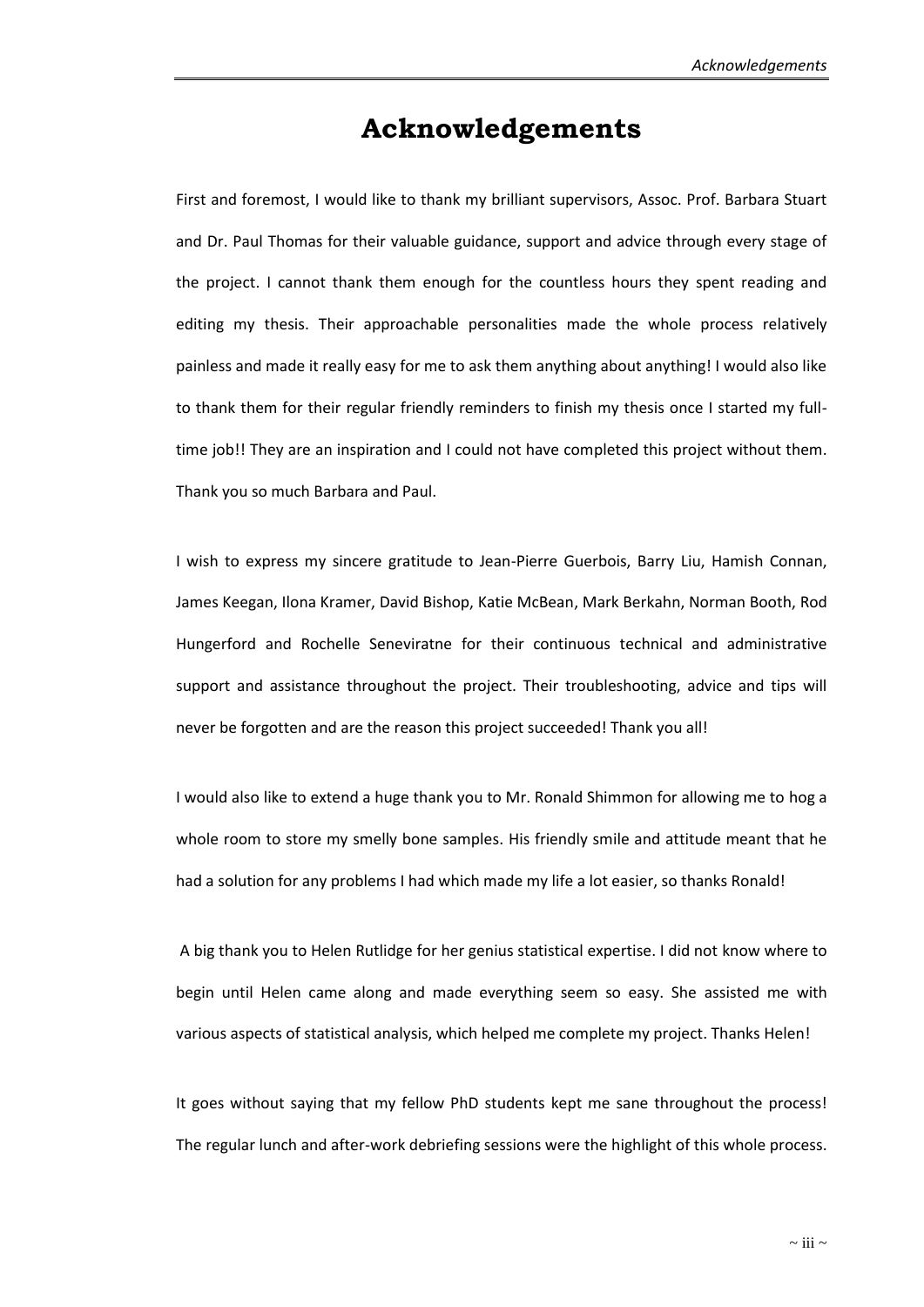Being able to moan and whinge to them kept me grounded. Thanks Katie, Kate, Adrian, Joyce, Amanda, Anna, Dave, Jess, Joh and Kirk! Also, a big thanks to Adrian and Barry for helping me with the very tedious task of grinding the bone samples. I owe you both big time!

My thanks to Christopher O'Brien and the staff at the Centre for Forensic Science at the University of Western Australia (UWA) for providing bone samples.

Last but not least, I would like to say an enormous, gigantic, massive (even all these words put together cannot express my gratitude!!) THANK YOU to my family and friends for being there every step of the way for the last five years! Firstly, this project would not have been possible without my mum, dad and sister. From day one, my family was there for me every step of the way. A humongous thank you goes to my mum for listening to my constant whinging and always being there to support me. Whenever I thought something was impossible, she made it seem possible. Thanks Mum. A huge thanks to my little sister, Soi, who was there to help me and to give me that 'push' whenever I needed it, which happened more often than I had anticipated!! Big thanks to my Dad for supporting me throughout and listening to my whingeing when things weren't going as planned. Thank you Nick for supporting me throughout the writing process and for putting up with my moods (again these happened more often than I would have liked!). Thanks also to my friends – Ricky, CJ, Tonez, Shirin, Felicity, Holly, Jack – for keeping me sane and entertaining me when I was on the edge of insanity!

Thanks to Dr. Brad Grant, Dr. Derek Bopping, Julie Doensen and Don Jordan for their constant encouragement during my switch over from being a full-time student to a full-time job.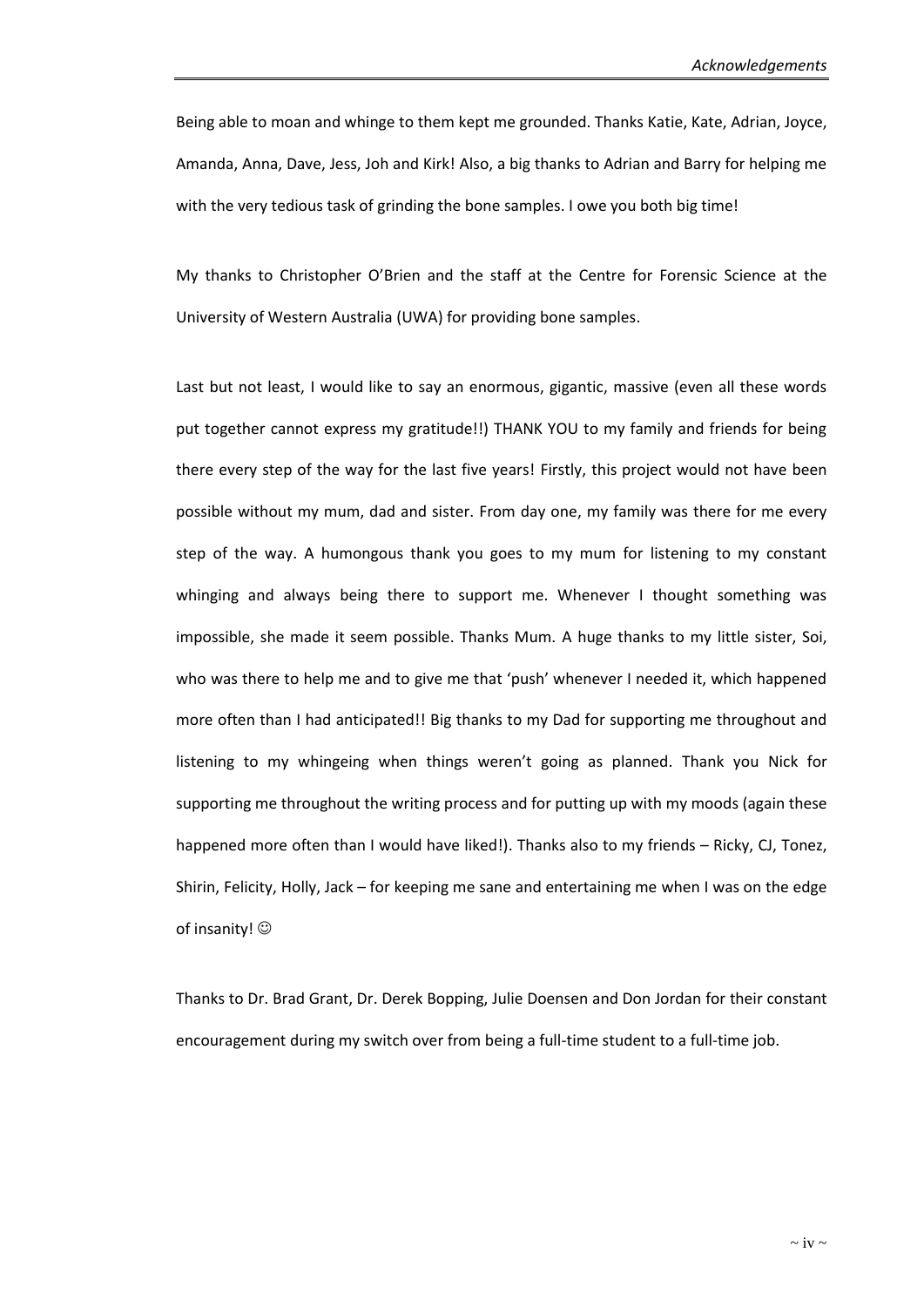# **Table of Contents**

| <b>CHAPTER 1:</b> |  |
|-------------------|--|
| 1.1               |  |
| 1.2               |  |
| 1.3               |  |
| 1.3.1             |  |
| 1.3.2             |  |
| 1.3.3             |  |
| 1.3.3.1           |  |
| 1.3.3.2           |  |
| 1.3.4             |  |
| 1.3.4.1           |  |
| 1.3.5             |  |
| 1.3.5.1           |  |
| 1.3.5.2           |  |
| 1.3.5.3           |  |
| 1.3.6             |  |
| 1.3.6.1           |  |
| 1.3.6.2           |  |
| 1.3.6.3           |  |
| 1.3.7             |  |
| 1.3.7.1           |  |
| 1.3.7.2           |  |
| 1.3.7.3           |  |
| 1.3.7.4           |  |
| 1.3.7.5           |  |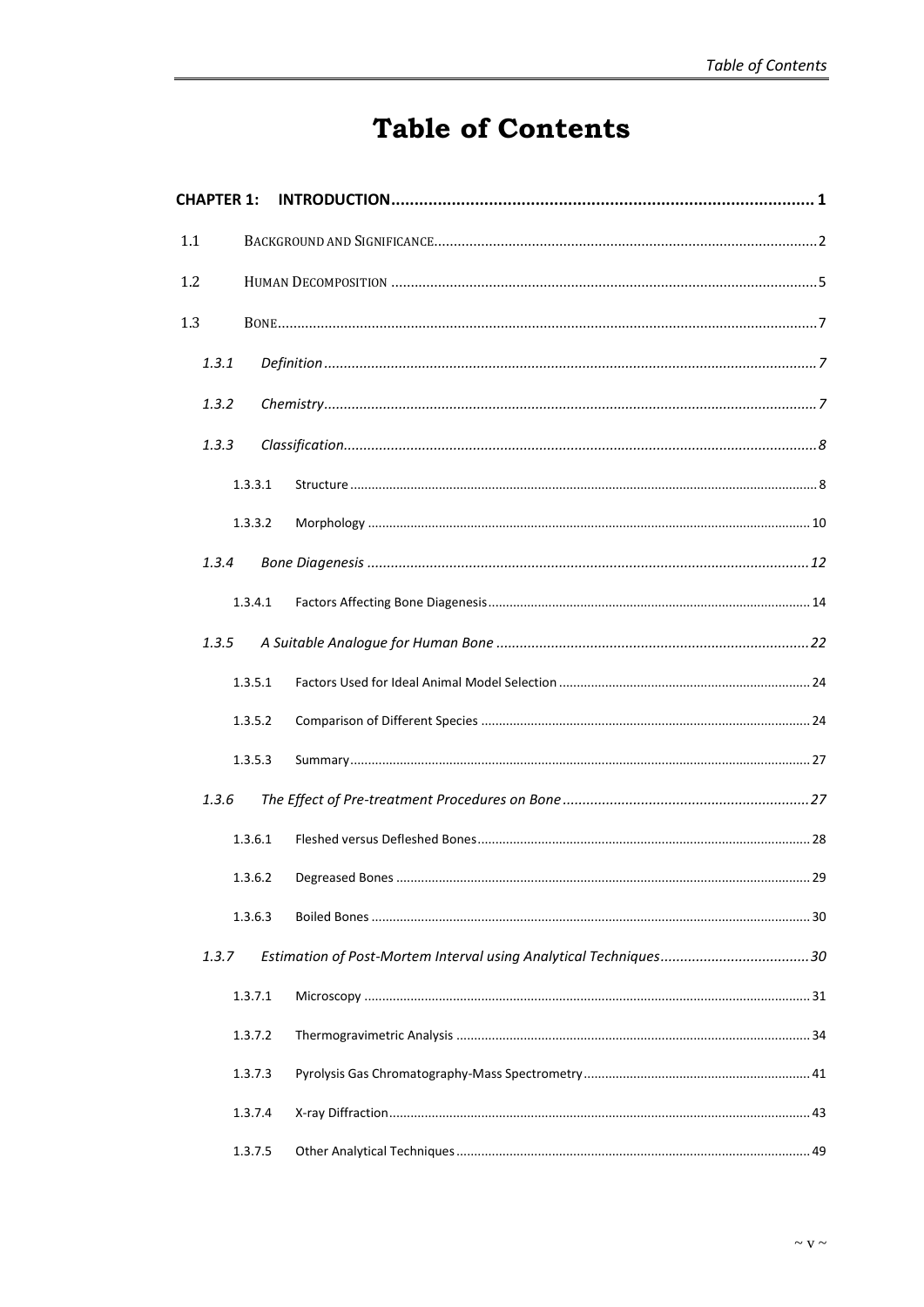| 1.3.8             |         |                                                                       |    |
|-------------------|---------|-----------------------------------------------------------------------|----|
| 1.3.9             |         |                                                                       |    |
|                   | 1.3.9.1 |                                                                       |    |
|                   | 1.3.9.2 |                                                                       |    |
| <b>CHAPTER 2:</b> |         |                                                                       |    |
| 2.1               |         |                                                                       |    |
| 2.2               |         |                                                                       |    |
| 2.3               |         |                                                                       |    |
| 2.3.1             |         |                                                                       |    |
|                   | 2.3.1.1 | Bone Pre-treatments - Defleshed, Fleshed, Degreased, Boiled Bones 65  |    |
|                   | 2.3.1.2 | Burial Environments - pH, Moisture Content, Soil Type, Temperature 67 |    |
|                   | 2.3.1.3 |                                                                       |    |
|                   | 2.3.1.4 |                                                                       |    |
|                   | 2.3.1.5 |                                                                       |    |
| <b>CHAPTER 3:</b> |         |                                                                       |    |
| 3.1               |         |                                                                       |    |
| 3.2               |         |                                                                       |    |
|                   |         | 3.2.1 Experimental Details                                            | 76 |
| 3.3               |         |                                                                       |    |
| 3.3.1             |         |                                                                       |    |
|                   | 3.3.1.1 |                                                                       |    |
| 3.4               |         |                                                                       |    |
| 3.4.1             |         |                                                                       |    |
|                   | 3.4.1.1 |                                                                       |    |
|                   | 3.4.1.2 |                                                                       |    |
| 3.5               |         |                                                                       |    |
| 3.5.1             |         |                                                                       |    |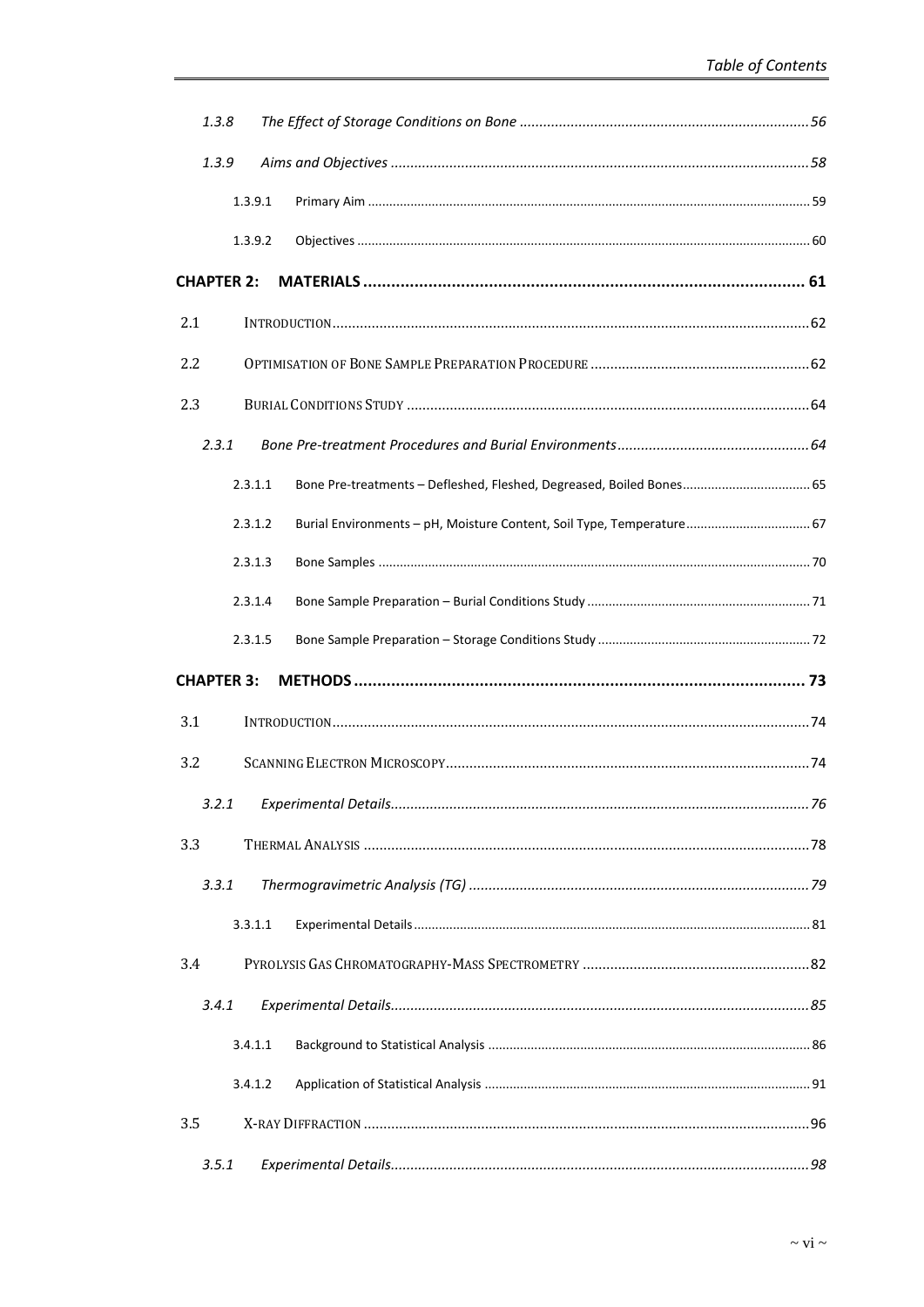| <b>CHAPTER 4:</b> |         | THE EFFECT OF PRE-TREATMENT PROCEDURES ON BONE STRUCTURE  101 |  |
|-------------------|---------|---------------------------------------------------------------|--|
| 4.1               |         |                                                               |  |
| 4.2               |         |                                                               |  |
| 4.2.1             |         |                                                               |  |
| 4.2.2             |         |                                                               |  |
| 4.2.3             |         |                                                               |  |
|                   | 4.2.3.1 |                                                               |  |
|                   | 4.2.3.2 |                                                               |  |
| 4.2.4             |         |                                                               |  |
|                   | 4.2.4.1 |                                                               |  |
|                   | 4.2.4.2 |                                                               |  |
|                   | 4.2.4.3 |                                                               |  |
|                   | 4.2.4.4 |                                                               |  |
| 4.2.5             |         |                                                               |  |
|                   | 4.2.5.1 |                                                               |  |
|                   | 4.2.5.2 |                                                               |  |
|                   | 4.2.5.3 |                                                               |  |
|                   | 4.2.5.4 |                                                               |  |
| 4.2.6             |         |                                                               |  |
|                   | 4.2.6.1 |                                                               |  |
|                   | 4.2.6.2 |                                                               |  |
| 4.3               |         |                                                               |  |
| 4.3.1             |         |                                                               |  |
| 4.3.2             |         |                                                               |  |
|                   | 4.3.2.1 |                                                               |  |
| 4.3.3             |         |                                                               |  |
| 4.4               |         |                                                               |  |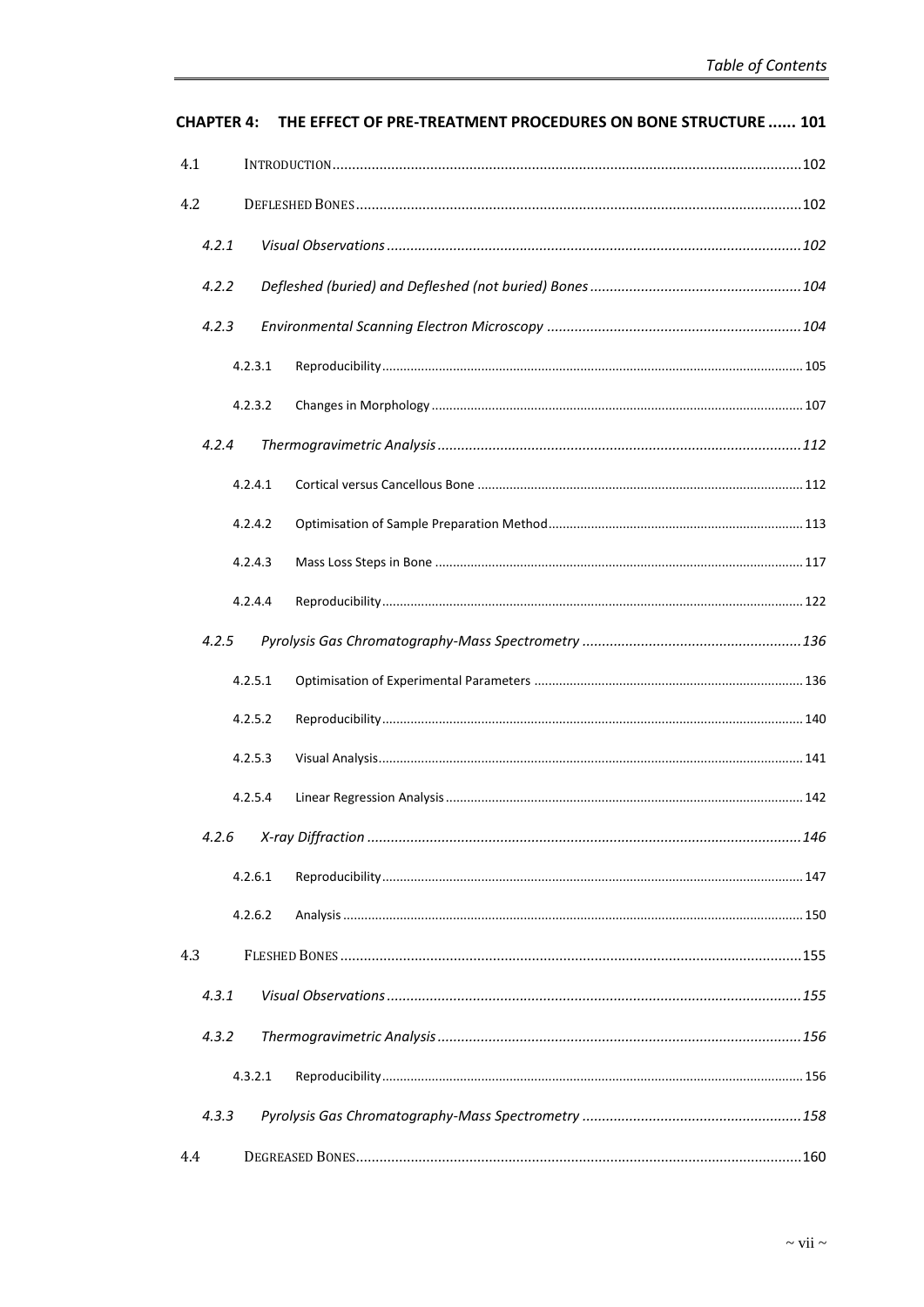| 4.4.1             |                                                                                         |       |
|-------------------|-----------------------------------------------------------------------------------------|-------|
| 4.4.2             |                                                                                         |       |
|                   | 4.4.2.1                                                                                 |       |
| 4.4.3             |                                                                                         |       |
| 4.5               |                                                                                         |       |
| 4.5.1             |                                                                                         |       |
| 4.5.2             |                                                                                         |       |
|                   | 4.5.2.1                                                                                 |       |
| 4.5.3             |                                                                                         |       |
| 4.6               |                                                                                         |       |
| 4.6.1             |                                                                                         |       |
|                   | 4.6.1.1                                                                                 |       |
|                   | 4.6.1.2                                                                                 |       |
|                   | 4.6.1.3                                                                                 |       |
|                   | 4.6.1.4                                                                                 |       |
|                   | 4.6.1.5                                                                                 |       |
| 4.6.2             |                                                                                         |       |
| 4.6.3             | Pyrolysis Gas Chromatography-Mass Spectrometry                                          | . 178 |
| 4.6.4             | The Effect of Preparation Methods on Bone Structure: A Comparative Study Using Infrared |       |
| 4.7               |                                                                                         |       |
| <b>CHAPTER 5:</b> | THE EFFECTS OF STORAGE CONDITIONS ON BONE STRUCTURE 182                                 |       |
| 5.1               |                                                                                         |       |
| 5.2               |                                                                                         |       |
| 5.3               |                                                                                         |       |
| 5.4               |                                                                                         |       |
| 5.5               |                                                                                         |       |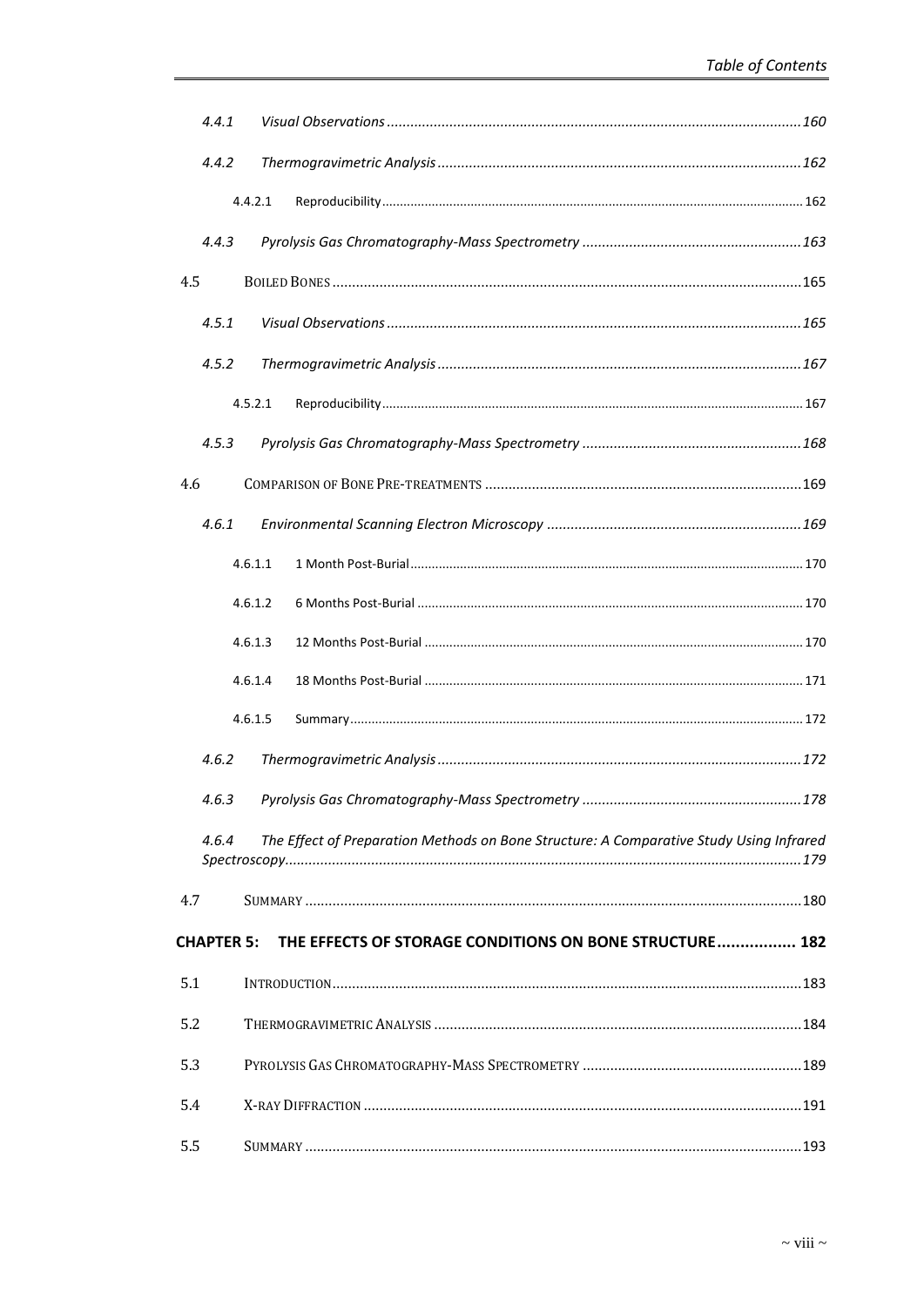| <b>CHAPTER 6:</b> | THE EFFECT OF BURIAL CONDITIONS ON BONE STRUCTURE 194                                  |  |
|-------------------|----------------------------------------------------------------------------------------|--|
| 6.1               |                                                                                        |  |
| 6.2               |                                                                                        |  |
| 6.2.1             |                                                                                        |  |
| 6.2.2             |                                                                                        |  |
|                   | 6.2.2.1                                                                                |  |
|                   | 6.2.2.2                                                                                |  |
| 6.2.3             |                                                                                        |  |
| 6.3               |                                                                                        |  |
| 6.3.1             |                                                                                        |  |
| 6.3.2             |                                                                                        |  |
| 6.3.3             |                                                                                        |  |
|                   | 6.3.3.1                                                                                |  |
|                   | 6.3.3.2                                                                                |  |
|                   | Effect of Soil pH on Bone Decomposition: A Comparative Study using Infrared<br>6.3.3.3 |  |
| 6.3.4             |                                                                                        |  |
| 6.4               |                                                                                        |  |
| 6.4.1             |                                                                                        |  |
| 6.4.2             |                                                                                        |  |
|                   | 6.4.2.1                                                                                |  |
|                   | 6.4.2.2                                                                                |  |
| 6.4.3             |                                                                                        |  |
| 6.5               |                                                                                        |  |
|                   |                                                                                        |  |
| 6.5.1             |                                                                                        |  |
| 6.5.2             |                                                                                        |  |
|                   | 6.5.2.1                                                                                |  |
|                   | 6.5.2.2                                                                                |  |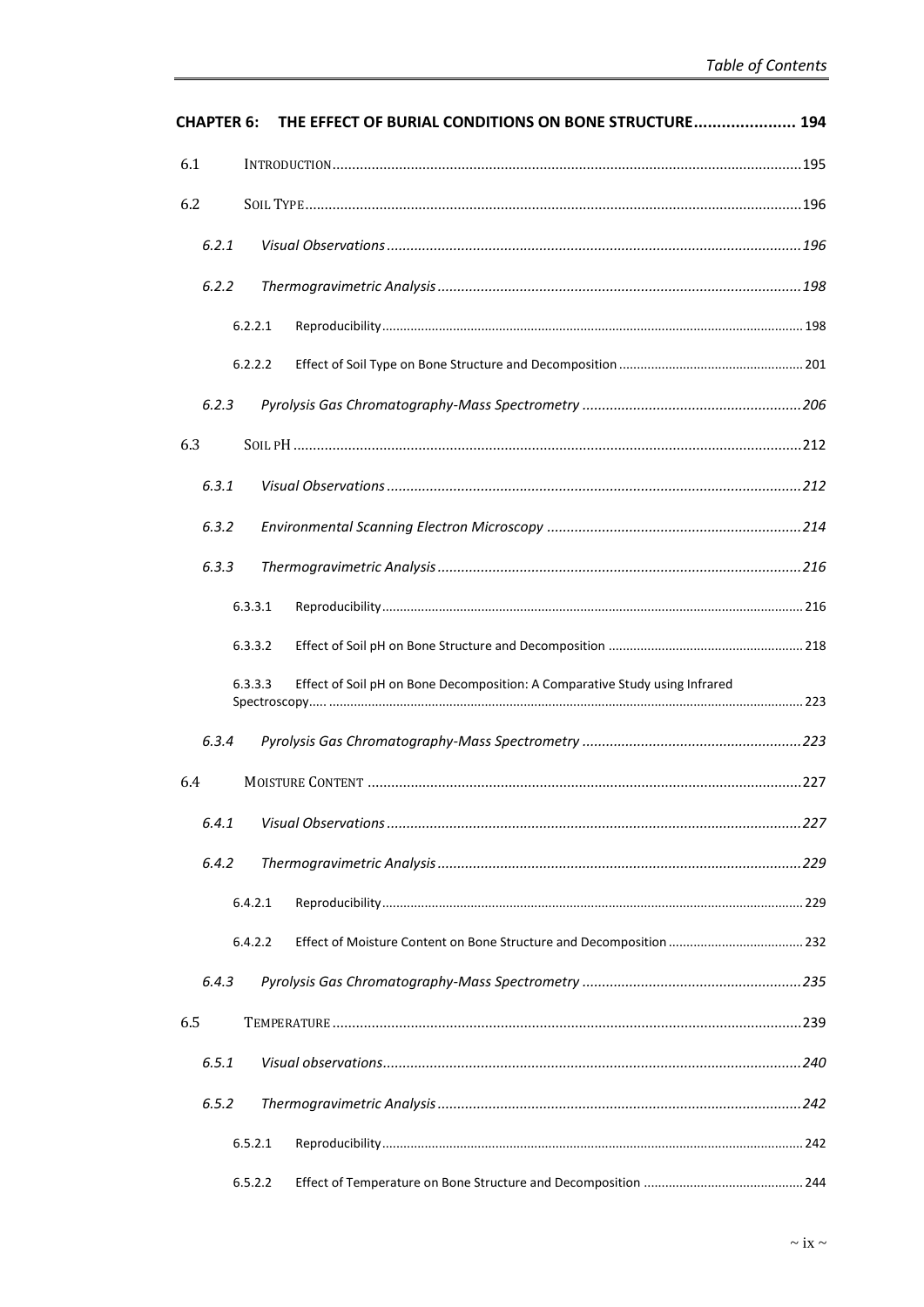| 6.5.3             |         |                                                                                       |  |
|-------------------|---------|---------------------------------------------------------------------------------------|--|
| 6.6               |         |                                                                                       |  |
| 6.6.1             |         |                                                                                       |  |
|                   | 6.6.1.1 |                                                                                       |  |
|                   | 6.6.1.2 |                                                                                       |  |
|                   | 6.6.1.3 |                                                                                       |  |
|                   | 6.6.1.4 |                                                                                       |  |
| 6.6.2             |         |                                                                                       |  |
| 6.6.3             |         |                                                                                       |  |
| 6.6.4             |         |                                                                                       |  |
|                   | 6.6.4.1 |                                                                                       |  |
|                   | 6.6.4.2 |                                                                                       |  |
| 6.6.5             |         | Effect of burial conditions on bone decomposition: A comparative study using Infrared |  |
| 6.7               |         |                                                                                       |  |
| <b>CHAPTER 7:</b> |         |                                                                                       |  |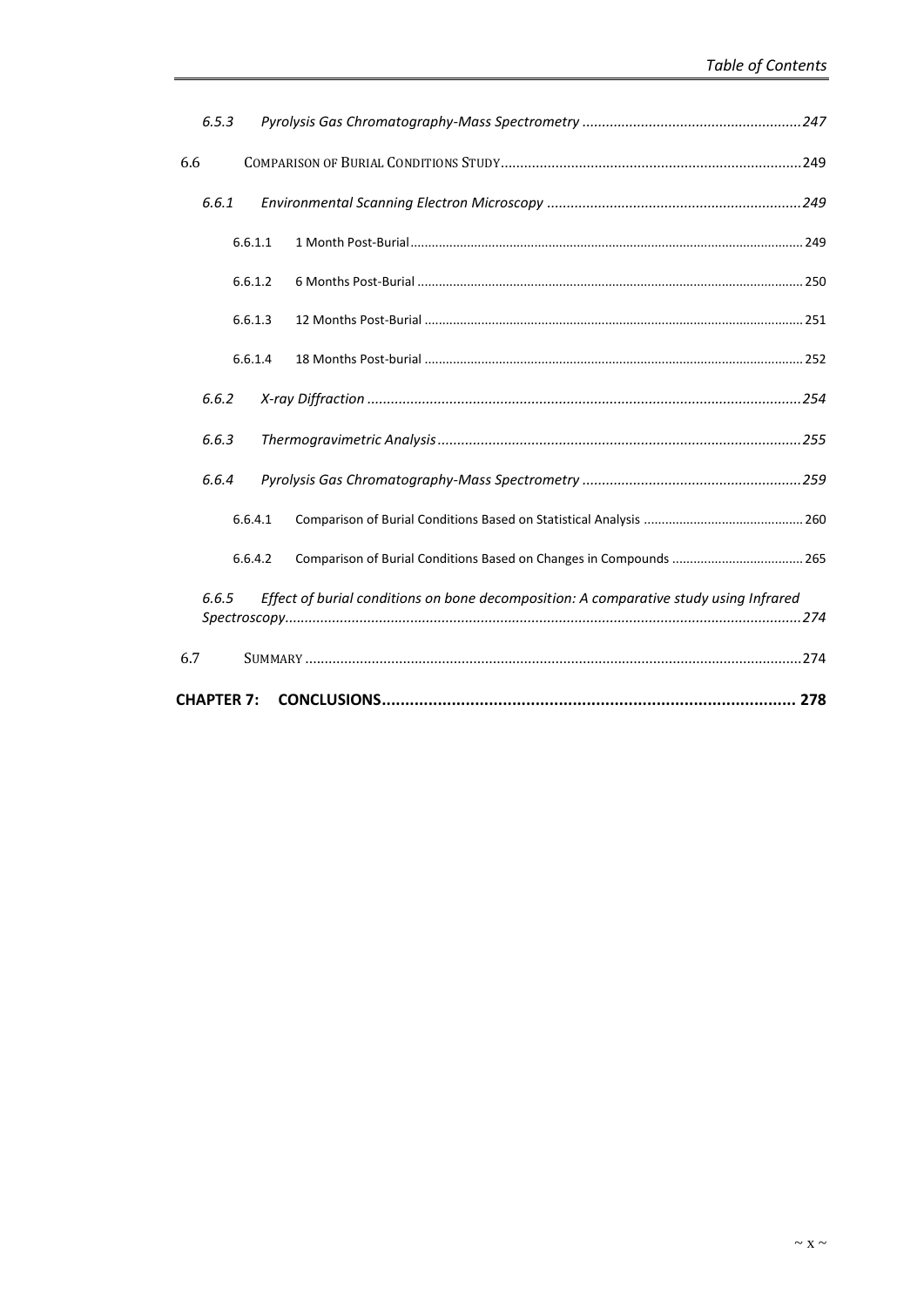# **List of Figures**

| Figure 1-1. Compact and cancellous bone (SEER Training Modules, 2007) 9                     |
|---------------------------------------------------------------------------------------------|
|                                                                                             |
|                                                                                             |
|                                                                                             |
| Figure 1-5. TG curves for a bone sample with a 3 month post-mortem age in both an air and a |
| Figure 1-6. DTG curves of a bone sample with a 3 month post-mortem age in both an air and   |
| Figure 1-7. Volume of carbon dioxide liberated in pyrolysis of osteological material of     |
| Figure 1-8. XRD diffraction patterns of young (a) and old (b) bone samples (Bartsiokas and  |
| Figure 1-9. XRD diffraction patterns of modern bone and Mesolithic bone samples (Jackes et  |
| Figure 1-10. X-ray diffraction pattern of hydroxyapatite (Coreno et al., 1998)  48          |
| Figure 1-11. FTIR spectra of a modern (young) and archaeological (old) bone sample (Nagy et |
| Figure 2-1. Burial of bones approximately 5cm below the soil surface (before and after      |
|                                                                                             |
|                                                                                             |
| Figure 3-3. Graph of raw data (left) and mean-centered data (right) (Gemperline, 2006) 88   |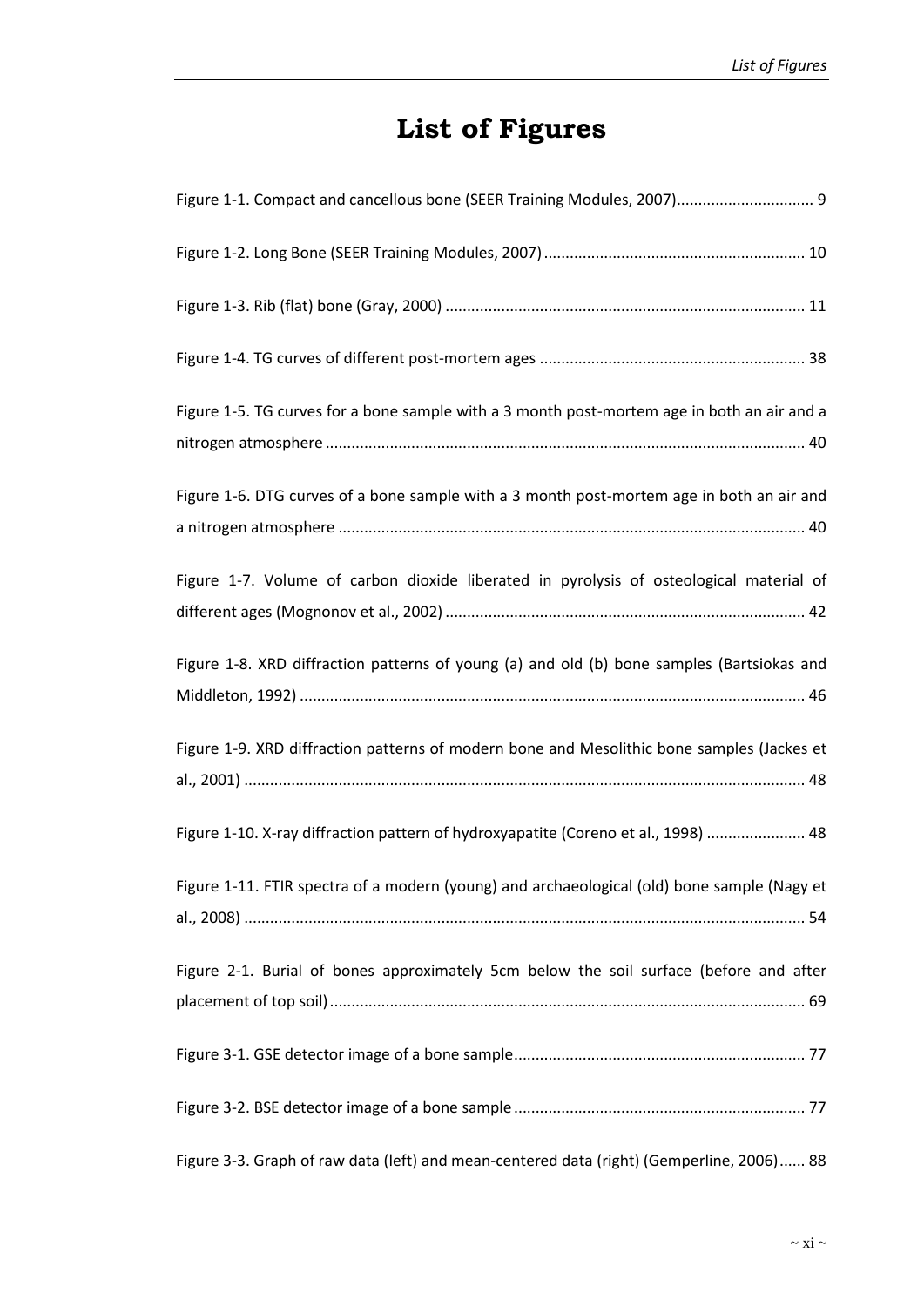| Figure 3-4. Baseline correction transform (clockwise starting from top left) - raw data, linear |
|-------------------------------------------------------------------------------------------------|
|                                                                                                 |
|                                                                                                 |
| Figure 3-5. 1st and 2nd derivative transform applied to raw data (Gemperline, 2006)  90         |
| Figure 3-6. PLS regression analysis of the loam defleshed (control) samples using 1st           |
|                                                                                                 |
| Figure 3-7. PLS regression analysis of the loam defleshed (control) samples using linear        |
|                                                                                                 |
|                                                                                                 |
| Figure 3-8. PLS regression analysis of the loam defleshed (control) samples using cubic         |
|                                                                                                 |
|                                                                                                 |
|                                                                                                 |
|                                                                                                 |
| Figure 3-10. PLS regression analysis of the loam defleshed (control) samples 96                 |
|                                                                                                 |
| Figure 4-1. Photographs of fresh, fleshed and defleshed bone samples  104                       |
|                                                                                                 |
| Figure 4-2. Loam Defleshed 1 - 1 month Figure 4-3. Loam Defleshed 2 - 1 month 105               |
|                                                                                                 |
| Figure 4-4. Loam Defleshed 1 - 2 months<br>Figure 4-5. Loam Defleshed 2 - 2 months 106          |
|                                                                                                 |
| Figure 4-6. Loam Defleshed 1 - 6 months<br>Figure 4-7. Loam Defleshed 2 - 6 months 106          |
| Figure 4-8. Loam Defleshed 1 - 12 months Figure 4-9. Loam Defleshed 2 - 12 months 106           |
|                                                                                                 |
| Figure 4-11. Loam Defleshed 2 - 18 months . 107<br>Figure 4-10. Loam Defleshed 1 - 18 months    |
|                                                                                                 |
| Figure 4-12. Defleshed: 1 month burial<br>Figure 4-13. Defleshed: 18 months burial  108         |
|                                                                                                 |
| Figure 4-15. Fleshed: 18 months burial 108<br>Figure 4-14. Fleshed: 1 month burial              |
|                                                                                                 |
| Figure 4-17. Dry: 18 months burial  109<br>Figure 4-16. Wet: 1 month burial                     |
|                                                                                                 |
| Figure 4-18. Boiled: 1 month burial<br>Figure 4-19. Degreased: 10 months burial  109            |
|                                                                                                 |
| Figure 4-20. Sand: 6 months burial<br>Figure 4-21. Clay: 12 months burial 109                   |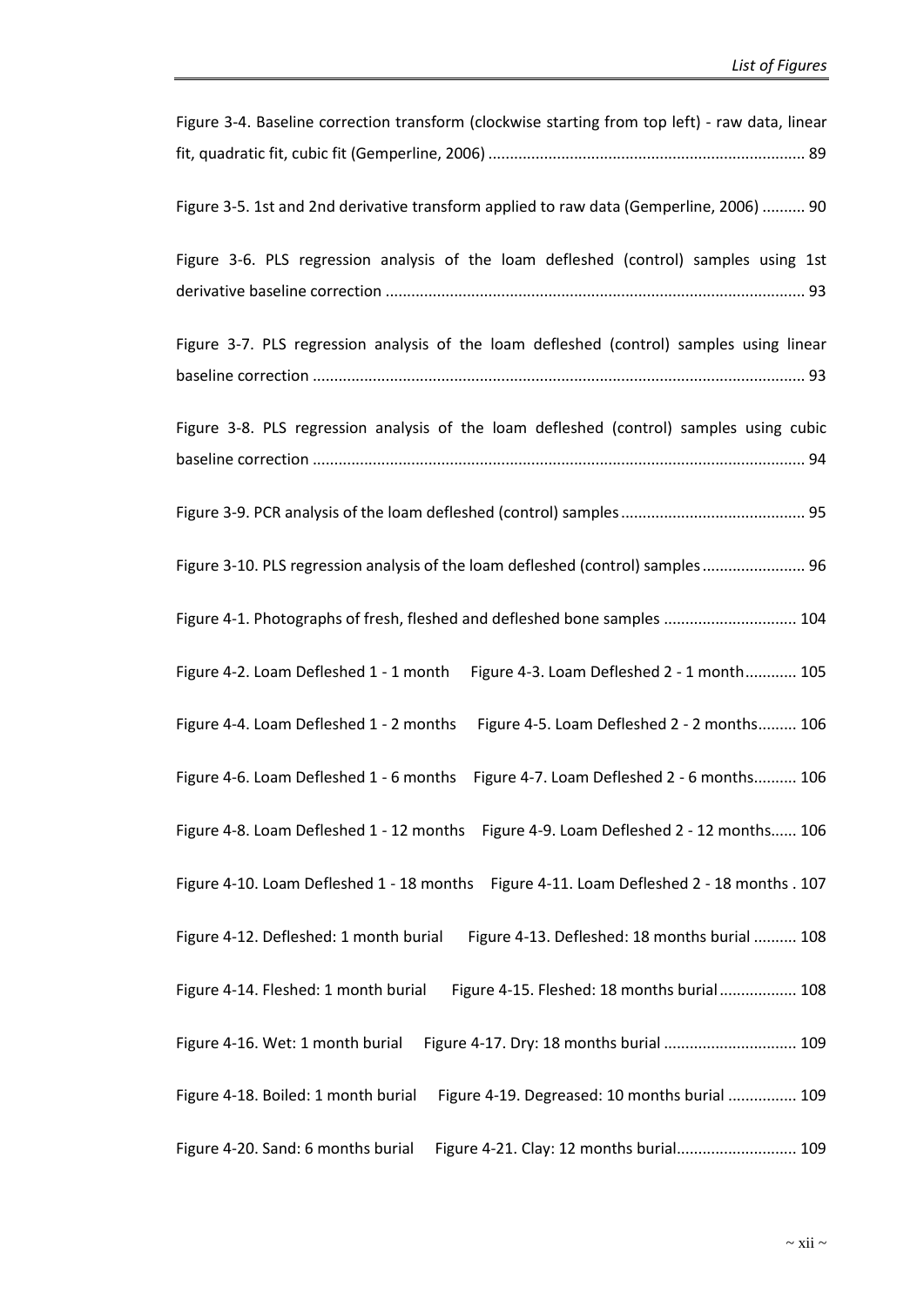| Figure 4-22: Cold: 8 months burial Figure 4-23. Room-temp.: 15 months burial 110              |
|-----------------------------------------------------------------------------------------------|
| Figure 4-24. Total number of visible pores vs post-burial time for Loam Defleshed (Control) 1 |
|                                                                                               |
| Figure 4-25. 3 month sample prepared by the four different sampling methods  114              |
| Figure 4-26. Water loss as a percentage of final mass versus post-burial time  115            |
| Figure 4-27. Organic mass loss as a percentage of final mass versus post-burial time 116      |
| Figure 4-28. Residue as a percentage of initial mass versus post-burial time 117              |
| Figure 4-29. TG curves of Loam Defleshed (Control) 1 at the different post-burial times 118   |
| Figure 4-30. TG curves of Loam Defleshed (Control) 2 at the different post-burial times 118   |
|                                                                                               |
|                                                                                               |
|                                                                                               |
|                                                                                               |
| Figure 4-35. TG curves of Loam Defleshed (Control) 1 and 2 prior to burial 123                |
| Figure 4-36. TG curves of Loam Defleshed (Control) 1 and 2 after 1 month of burial  123       |
| Figure 4-37. TG curves of Loam Defleshed (Control) 1 and 2 after 2 months of burial 124       |
| Figure 4-38. TG curves of Loam Defleshed (Control) 1 and 2 after 4 months of burial 124       |
| Figure 4-39. TG curves of Loam Defleshed (Control) 1 and 2 after 6 months of burial  125      |
| Figure 4-40. TG curves of Loam Defleshed (Control) 1 and 2 after 8 months of burial 125       |
| Figure 4-41. TG curves of Loam Defleshed (Control) 1 and 2 after 10 months of burial 126      |
| Figure 4-42. TG curves of Loam Defleshed (Control) 1 and 2 after 12 months of burial 126      |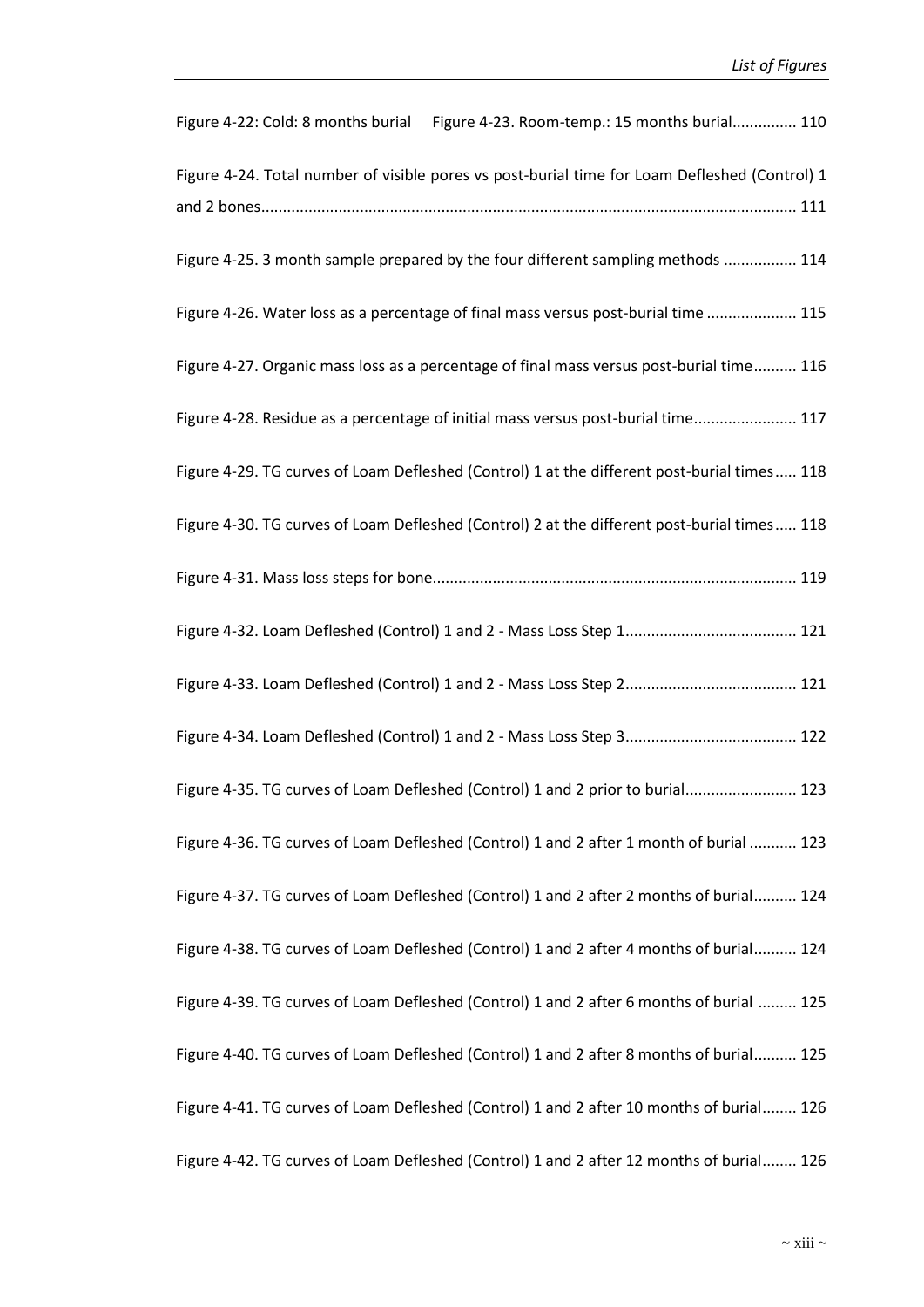| Figure 4-43. TG curves of Loam Defleshed (Control) 1 and 2 after 15 months of burial 127     |
|----------------------------------------------------------------------------------------------|
| Figure 4-44. TG curves of Loam Defleshed (Control) 1 and 2 after 18 months of burial 127     |
| Figure 4-45. DTG curves of Loam Defleshed (Control) 1 and 2 prior to burial  128             |
| Figure 4-46. DTG curves of Loam Defleshed (Control) 1 and 2 after 1 month of burial 129      |
| Figure 4-47. DTG curves of Loam Defleshed (Control) 1 and 2 after 2 months of burial  129    |
| Figure 4-48. DTG curves of Loam Defleshed (Control) 1 and 2 after 4 months of burial  130    |
| Figure 4-49. DTG curves of Loam Defleshed (Control) 1 and 2 after 6 months of burial  130    |
| Figure 4-50. DTG curves of Loam Defleshed (Control) 1 and 2 after 8 months of burial  131    |
| Figure 4-51. DTG curves of Loam Defleshed (Control) 1 and 2 after 10 months of burial  131   |
| Figure 4-52. DTG curves of Loam Defleshed (Control) 1 and 2 after 12 months of burial  132   |
| Figure 4-53. DTG curves of Loam Defleshed (Control) 1 and 2 after 15 months of burial  132   |
| Figure 4-54. DTG curves of Loam Defleshed (Control) 1 and 2 after 18 months of burial  133   |
| Figure 4-55. Comparison of TG results of Loam Defleshed 1 and 2 bone samples  135            |
| Figure 4-56. Pyrogram of bone sample showing optimum analysis time of 35 min (no peaks       |
| Figure 4-57. Py-GC-MS of bone at different pyrolysis temperatures  138                       |
| Figure 4-58. Blank runs performed on the Py-GC-MS prior to analysis at each post-burial time |
| Figure 4-59. Py-GC-MS results of blank and Loam Defleshed (Control) 1 at post-burial time of |
| Figure 4-60. Py-GC-MS results of Loam Defleshed (Control) 1 and 2 after 2 months of burial   |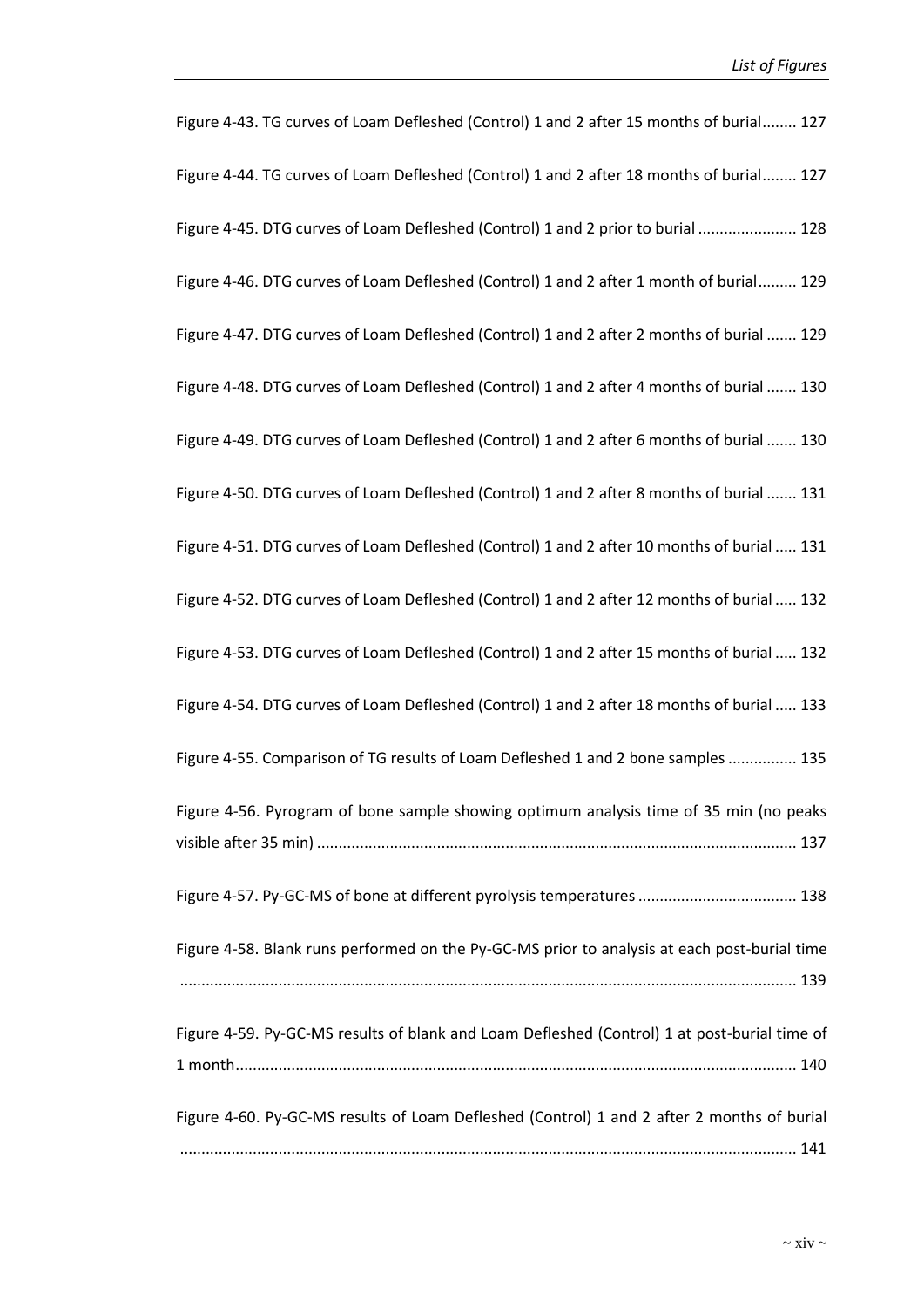| Figure 4-61. Py-GC-MS results of Loam Defleshed 1 up to post-burial time of 18 months 142            |
|------------------------------------------------------------------------------------------------------|
| Figure 4-62. Comparison of the Py-GC-MS results of Loam Defleshed (Control) 1 and 2  143             |
| Figure 4-63. Correlation of predicted post-burial time with actual post-burial time for loam         |
| Figure 4-64. XRD results of Loam Defleshed 1 and 2 (orange and green) after 1 month of               |
| Figure 4-65. XRD results of Loam Defleshed 1 and 2 (orange and green) after 6 months of              |
| Figure 4-66. XRD results of Loam Defleshed 1 and 2 (orange and green) after 12 months of             |
| Figure 4-67. XRD results of Loam Defleshed 1 and 2 (orange and green) after 18 months of             |
| Figure 4-68. XRD results - Loam Defleshed (Control) 1 at all post-burial times 152                   |
| Figure 4-69. XRD results - Loam Defleshed (Control) 2 at all post-burial times 152                   |
| Figure 4-70. Calculation of crystallinity index 1 (a = $(310)$ and b = $(300)$ crystalline spacing)  |
| Figure 4-71. Calculation of crystallinity index 2 ( $a = (002)$ and $b = (300)$ crystalline spacing) |
| Figure 4-72. Comparison of TG results of Loam Fleshed 1 and 2 bone samples  157                      |
| Figure 4-73. Correlation of predicted post-burial time with actual post-burial time for fleshed      |
|                                                                                                      |
| Figure 4-75. Comparison of TG results of Loam Degreased 1 and 2 bone samples  163                    |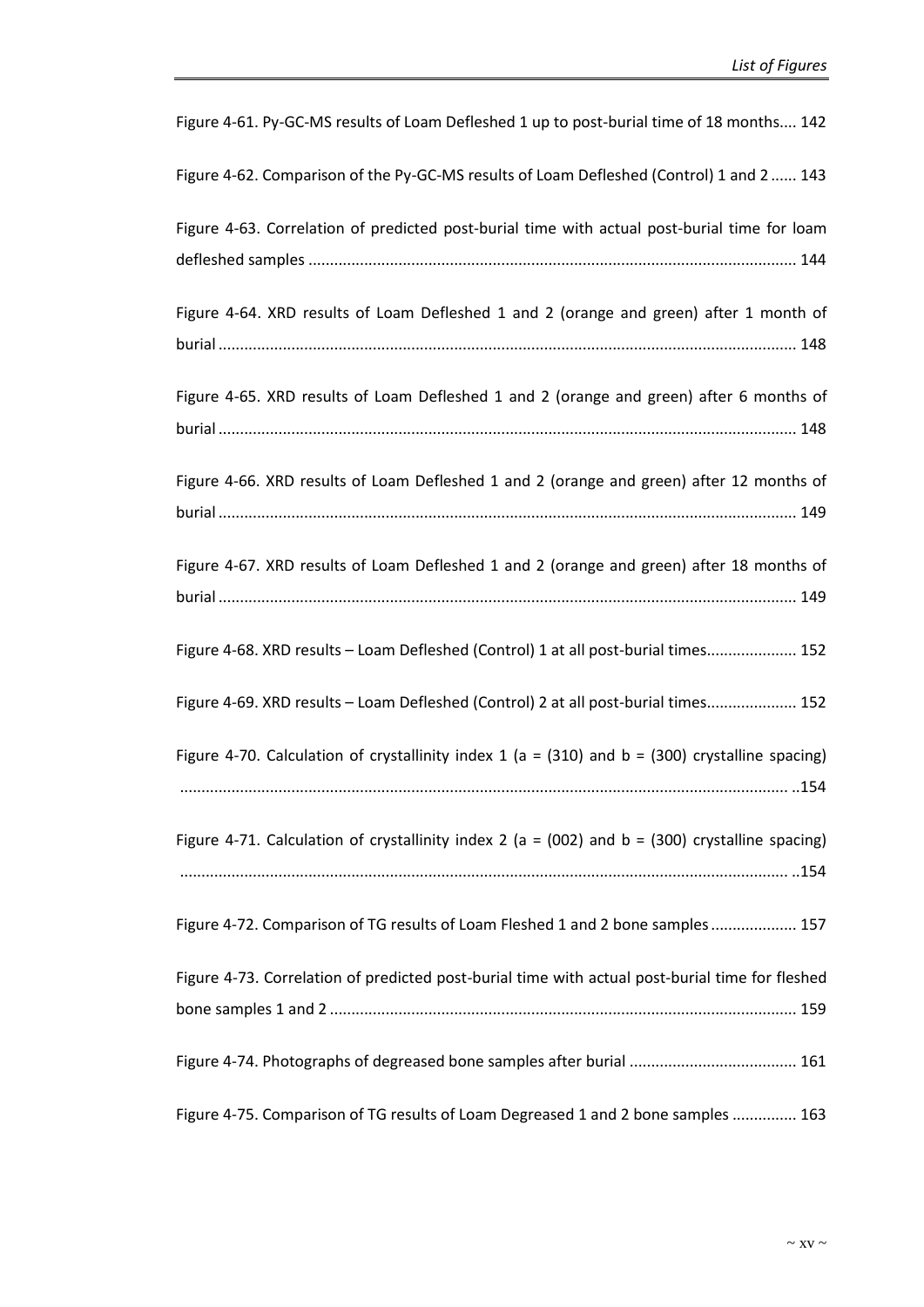| Figure 4-76. Correlation of predicted post-burial time with actual post-burial time for bone  |
|-----------------------------------------------------------------------------------------------|
|                                                                                               |
|                                                                                               |
| Figure 4-78. Comparison of TG results of Loam Boiled 1 and 2 bone samples  168                |
| Figure 4-79. 1 month post-burial                                                              |
| Figure 4-81. 12 months post-burial<br>Figure 4-82. 18 months post-burial 171                  |
| Figure 4-83. TG curves of bone samples subjected to different pre-treatments after 1 month    |
| Figure 4-84. TG curves of bone samples subjected to different pre-treatments after 18         |
| Figure 4-85. DTG curves of defleshed and fleshed samples after 1 month of burial  175         |
| Figure 4-86. DTG curves of defleshed and fleshed samples after 6 months of burial 176         |
| Figure 4-87. DTG curves of defleshed and fleshed samples after 12 months of burial 176        |
| Figure 4-88. DTG curves of defleshed and fleshed samples after 18 months of burial 177        |
| Figure 4-89. Mass loss vs post-burial time for defleshed, fleshed, degreased and boiled bones |
| Figure 4-90. Predicted post-burial time vs actual post-burial time for bones subjected to     |
|                                                                                               |
|                                                                                               |
| Figure 5-3. Comparison of TG results of Fresh 1 and 2 bone samples  187                       |
| Figure 5-4. Comparison of TG results of Loam Defleshed (Control) 1 and 2 bone samples 187     |
| Figure 5-5. DTG curves of Fresh Sample 1 for 1 to 18 months of storage 188                    |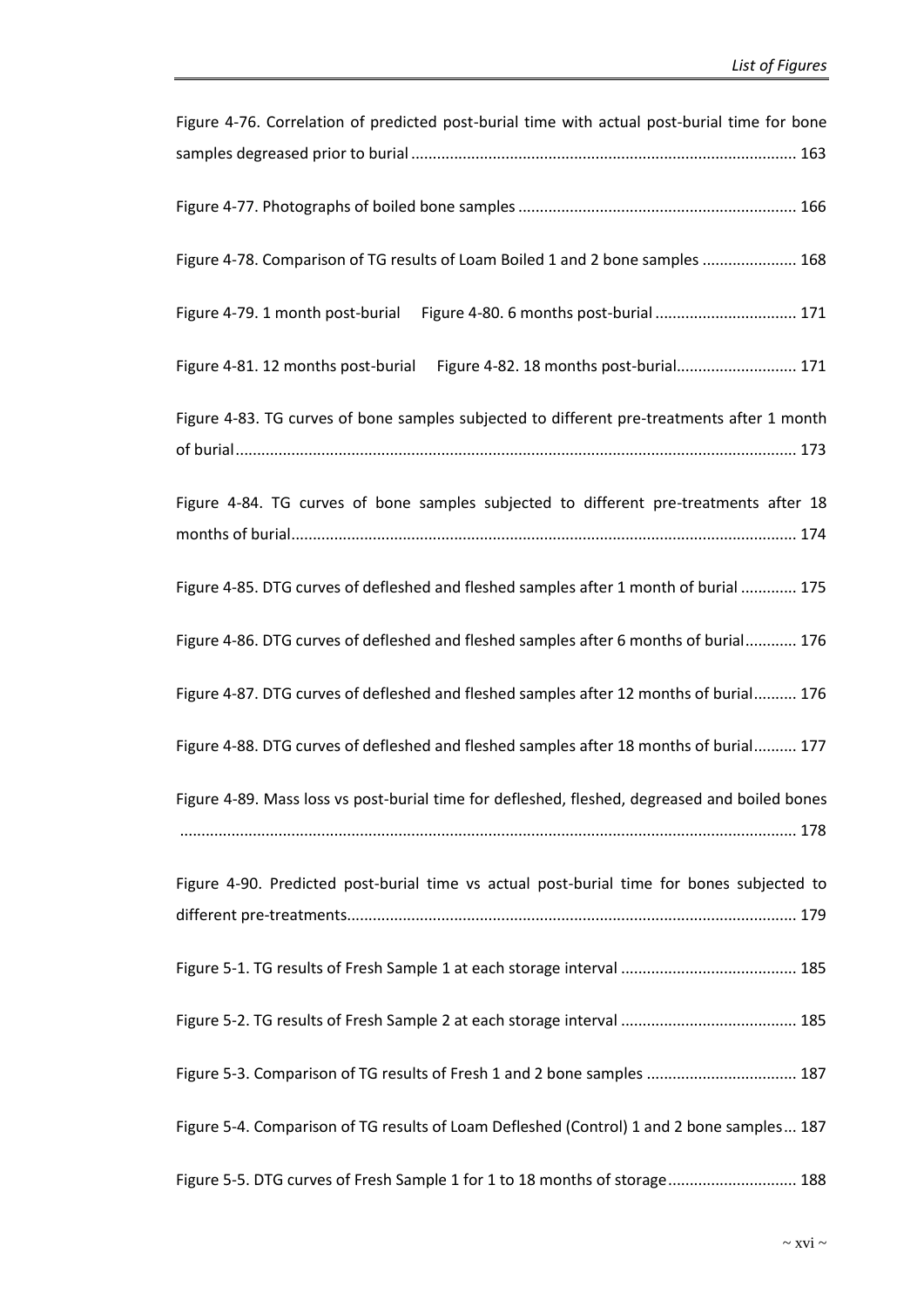| Figure 5-6. DTG curves of Fresh Sample 2 for 1 to 18 months of storage 188                    |
|-----------------------------------------------------------------------------------------------|
| Figure 5-7. Py-GC-MS results of storage conditions testing on fresh bone samples 190          |
| Figure 5-8. Py-GC-MS results of defleshed bone samples buried in a loam soil environment      |
|                                                                                               |
| Figure 5-9. XRD results of storage conditions testing on bone samples (Fresh Sample 1)  192   |
| Figure 5-10. XRD results of storage conditions testing on bone samples (Fresh Sample 2)  192  |
|                                                                                               |
|                                                                                               |
| Figure 6-3. Comparison of TG results of Sand 1 and 2 bone samples  200                        |
| Figure 6-4. Comparison of TG results of Clay 1 and 2 bone samples  201                        |
| Figure 6-5. TG curves of bones buried in different soil types after 1 month of burial 202     |
| Figure 6-6. TG curves of bones buried in different soil types after 18 months of burial  203  |
| Figure 6-7. DTG curves of bones buried in different soil types after 18 months of burial  203 |
| Figure 6-8. DTG curves of bones buried in different soil types after 18 months of burial      |
| Figure 6-9. Comparison of TG results of loam, silt, sand, clay and loam (control) soils  205  |
| Figure 6-10. Correlation of predicted post-burial time with actual post-burial time for bone  |
| Figure 6-11. Correlation of predicted post-burial time with actual post-burial time for bone  |
|                                                                                               |
| Figure 6-12. Correlation of predicted post-burial time with actual post-burial time for bone  |
|                                                                                               |
|                                                                                               |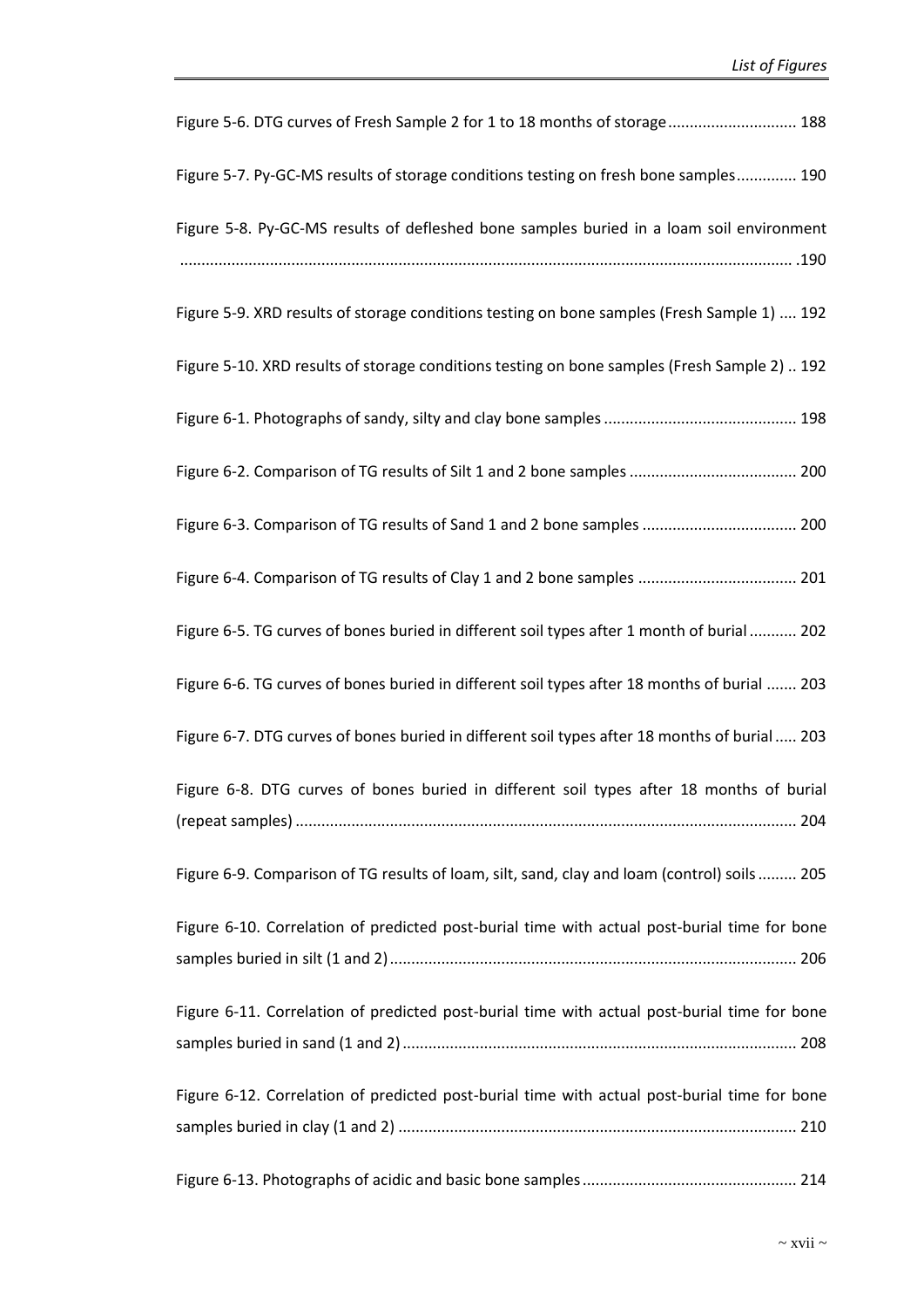| Figure 6-14. Average pore size vs post-burial time of bone buried in acidic, basic and neutral                                                                                                |
|-----------------------------------------------------------------------------------------------------------------------------------------------------------------------------------------------|
|                                                                                                                                                                                               |
| Figure 6-15. Loam Basic 1 - 1 month Figure 6-16. Loam Basic 1 - 6 months 215                                                                                                                  |
| Figure 6-17. Comparison of TG results of Loam Acidic 1 and 2 bone samples 217                                                                                                                 |
| Figure 6-18. Comparison of TG results of Loam Basic 1 and 2 bone samples  218                                                                                                                 |
| Figure 6-19. TG curves of bones buried in soils with varying pH after 1 month of burial  221                                                                                                  |
| Figure 6-20. TG curves of bones buried in soils with varying pH after 18 months of burial  221<br>Figure 6-21. Comparison of TG results of bones buried in acidic, basic and neutral soil 222 |
|                                                                                                                                                                                               |
| Figure 6-23. Correlation of predicted post-burial time with actual post-burial time for bone                                                                                                  |
|                                                                                                                                                                                               |
| Figure 6-24. Correlation of predicted post-burial time with actual post-burial time for bone                                                                                                  |
|                                                                                                                                                                                               |
| Figure 6-26. Comparison of TG results of Loam Wet 1 and 2 bone samples 231                                                                                                                    |
| Figure 6-27. Comparison of TG results of Loam Dry 1 and 2 bone samples 232                                                                                                                    |
| Figure 6-28. TG curves of bones buried in soils with varying moisture contents after 1 month                                                                                                  |
| Figure 6-29. TG curves of bones buried in soils with varying moisture contents after 18                                                                                                       |
| Figure 6-30. Comparison of TG results of bone samples in wet, dry and loam as supplied                                                                                                        |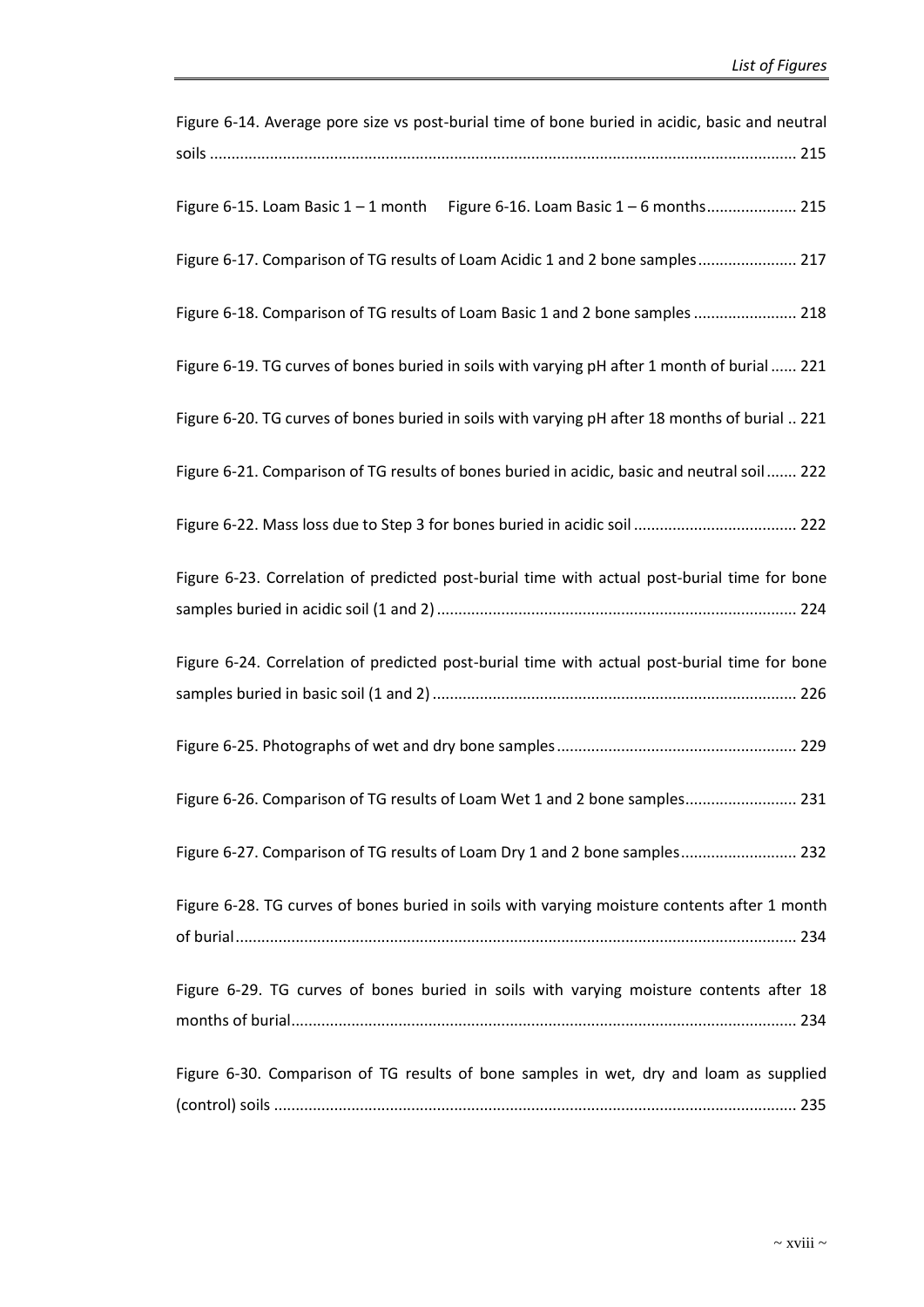| Figure 6-31. Correlation of predicted post-burial time with actual post-burial time for bone |
|----------------------------------------------------------------------------------------------|
|                                                                                              |
|                                                                                              |
| Figure 6-32. Correlation of predicted post-burial time with actual post-burial time for bone |
|                                                                                              |
|                                                                                              |
| Figure 6-33. Photographs of cold loam (refrigerator) bone samples  241                       |
|                                                                                              |
| Figure 6-34. Comparison of TG results of Loam Refrigerator 1 and 2 bone samples 243          |
|                                                                                              |
| Figure 6-35. TG curves of bones buried in soils of varying temperatures after 1 month of     |
|                                                                                              |
|                                                                                              |
| Figure 6-36. TG curves of bones buried in soils of varying temperatures after 18 months of   |
|                                                                                              |
| Figure 6-37. Comparison of TG results of bone samples buried in soil at room and colder      |
|                                                                                              |
|                                                                                              |
| Figure 6-38. Correlation of predicted post-burial time with actual post-burial time for bone |
|                                                                                              |
|                                                                                              |
| Figure 6-39. Silt 1 - 1 month Figure 6-40. Loam Refrigerator 1 - 1 month 250                 |
|                                                                                              |
| Figure 6-41. Loam Basic $1-6$ months<br>Figure 6-42. Loam Acidic 1 - 6 months 251            |
|                                                                                              |
| Figure 6-44. Loam Dry 1 - 12 months  252<br>Figure 6-43. Loam Wet $1 - 12$ months            |
|                                                                                              |
| Figure 6-46. Loam Acidic 1 - 18 months  253<br>Figure 6-45. Loam Dry $1 - 18$ months         |
|                                                                                              |
| Figure 6-47. Mass loss occurring in the different burial conditions for the duration of 18   |
|                                                                                              |
|                                                                                              |
| Figure 6-48. Comparison of burial conditions in the first 6 months of burial  257            |
|                                                                                              |
| Figure 6-49. Comparison of burial conditions between 6 and 10 months of burial 258           |
|                                                                                              |
| Figure 6-50. Comparison of burial conditions between 10 and 18 months of burial 258          |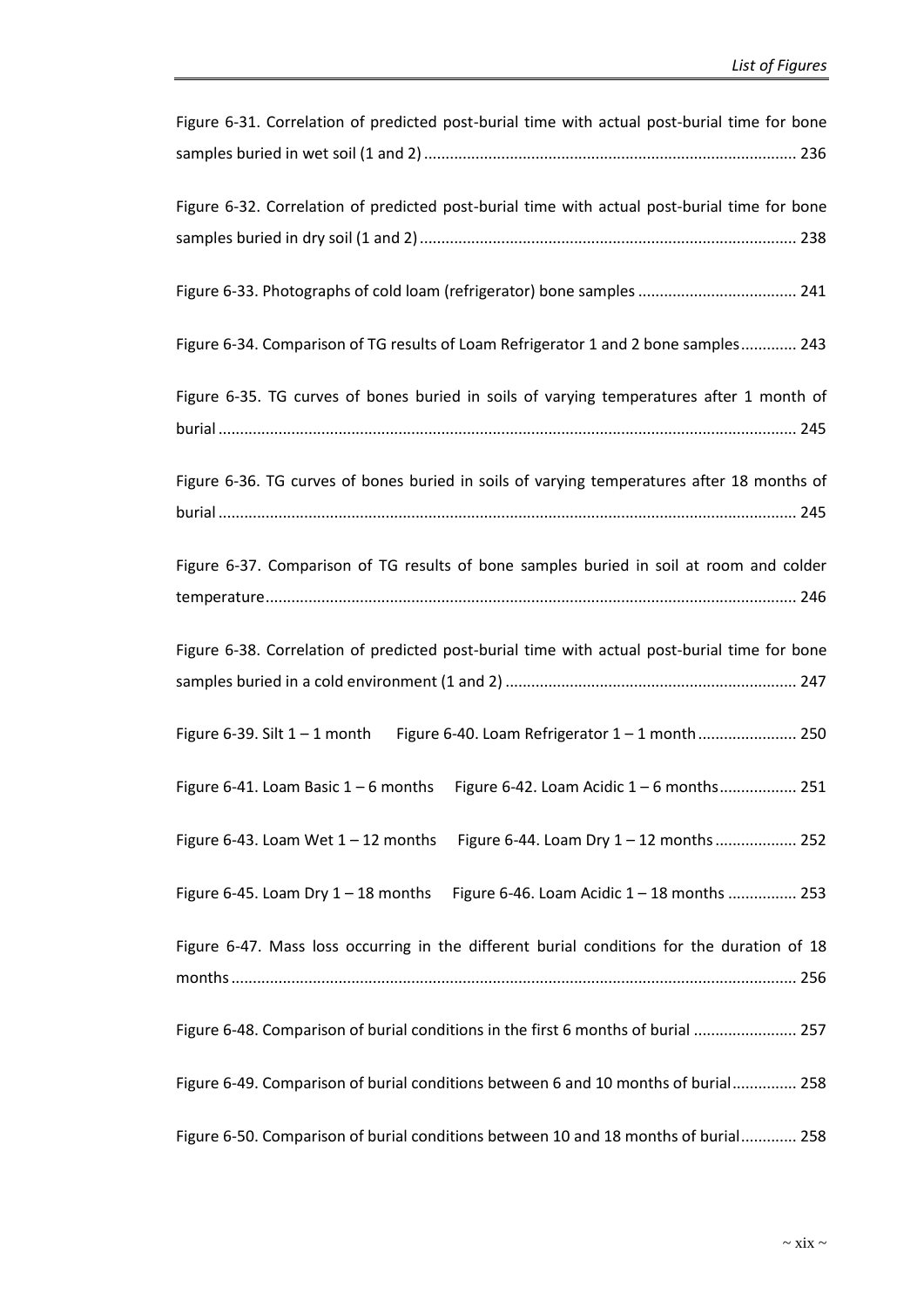| Figure 6-51. PLS analysis of all burial environments and burial periods  261                          |
|-------------------------------------------------------------------------------------------------------|
| Figure 6-52. Predicted post-burial time vs actual post-burial time for bones buried in soils          |
| Figure 6-53. Predicted post-burial time vs actual post-burial time for bones buried in soils          |
| Figure 6-54. Predicted post-burial time vs actual post-burial time for bones buried in different      |
| Figure 6-55. Predicted post-burial time vs actual post-burial time of bones buried in soils with      |
| Figure 7-1. Py-GC-MS results of Loam Defleshed (Control) 1 and 2 after 1 month of burial              |
| Figure 7-2. Py-GC-MS results of Loam Defleshed (Control) 1 and 2 after 2 months of burial             |
| Figure 7-3. Py-GC-MS results of Loam Defleshed (Control) 1 and 2 after 4 months of burial             |
| Figure 7-4. Py-GC-MS results of Loam Defleshed (Control) 1 and 2 after 6 months of burial<br>……………288 |
| Figure 7-5. Py-GC-MS results of Loam Defleshed (Control) 1 and 2 after 8 months of burial             |
| Figure 7-6. Py-GC-MS results of Loam Defleshed (Control) 1 and 2 after 10 months of burial            |
| Figure 7-7. Py-GC-MS results of Loam Defleshed (Control) 1 and 2 after 12 months of burial            |
| Figure 7-8. Py-GC-MS results of Loam Defleshed (Control) 1 and 2 after 15 months of burial            |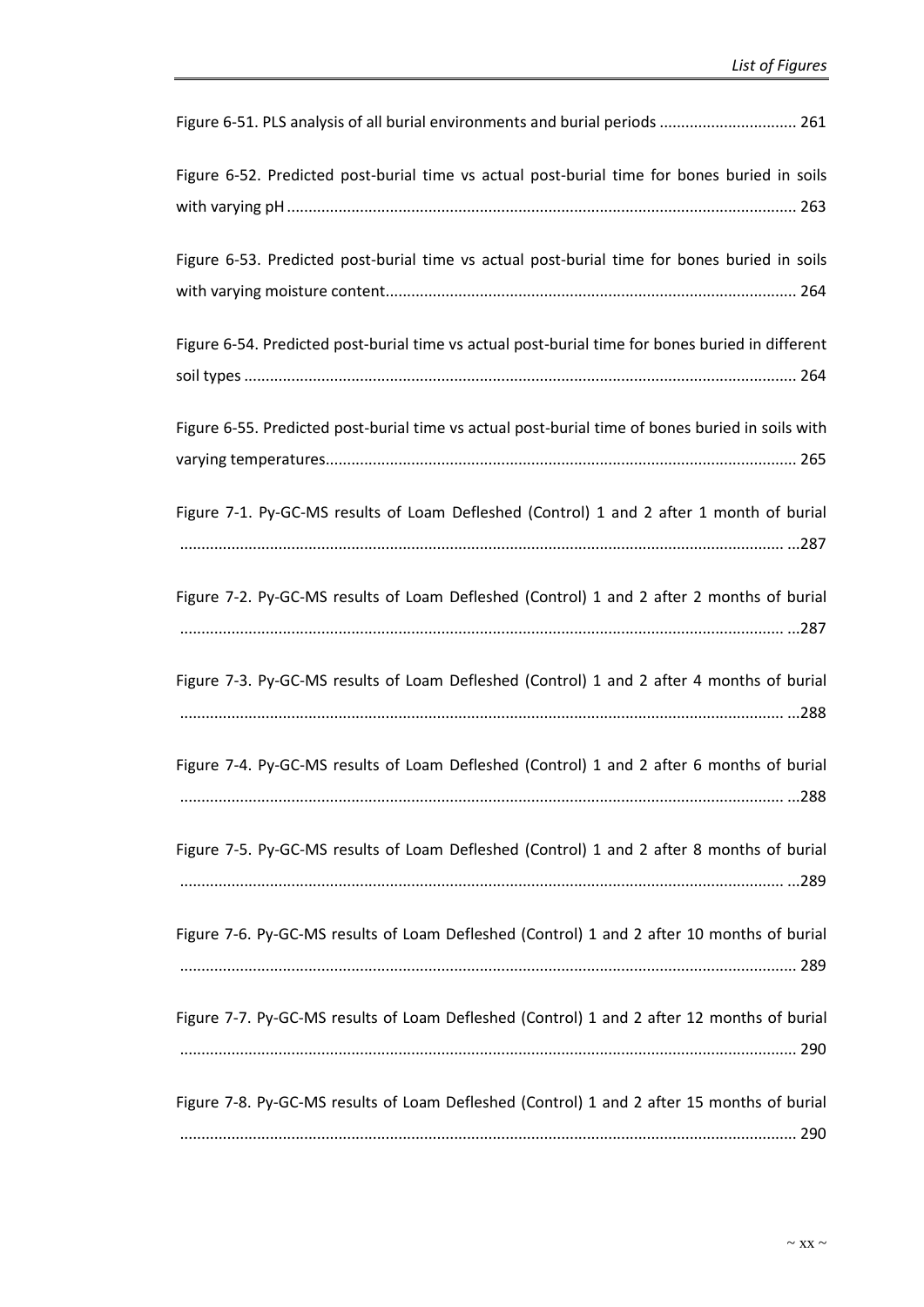| Figure 7-9. Py-GC-MS results of Loam Defleshed (Control) 1 and 2 after 18 months of burial |
|--------------------------------------------------------------------------------------------|
| Figure 7-10. XRD results of Loam Defleshed 1 and 2 (orange and green) after 1 month of     |
| Figure 7-11. XRD results of Loam Defleshed 1 and 2 (orange and green) after 2 months of    |
| Figure 7-12. XRD results of Loam Defleshed 1 and 2 (orange and green) after 4 months of    |
| Figure 7-13. XRD results of Loam Defleshed 1 and 2 (orange and green) after 6 months of    |
| Figure 7-14. XRD results of Loam Defleshed 1 and 2 (orange and green) after 8 months of    |
| Figure 7-15. XRD results of Loam Defleshed 1 and 2 (orange and green) after 10 months of   |
| Figure 7-16. XRD results of Loam Defleshed 1 and 2 (orange and green) after 12 months of   |
| Figure 7-17. XRD results of Loam Defleshed 1 and 2 (orange and green) after 15 months of   |
| Figure 7-18. XRD results of Loam Defleshed 1 and 2 (orange and green) after 18 months of   |
|                                                                                            |
|                                                                                            |
|                                                                                            |
|                                                                                            |
|                                                                                            |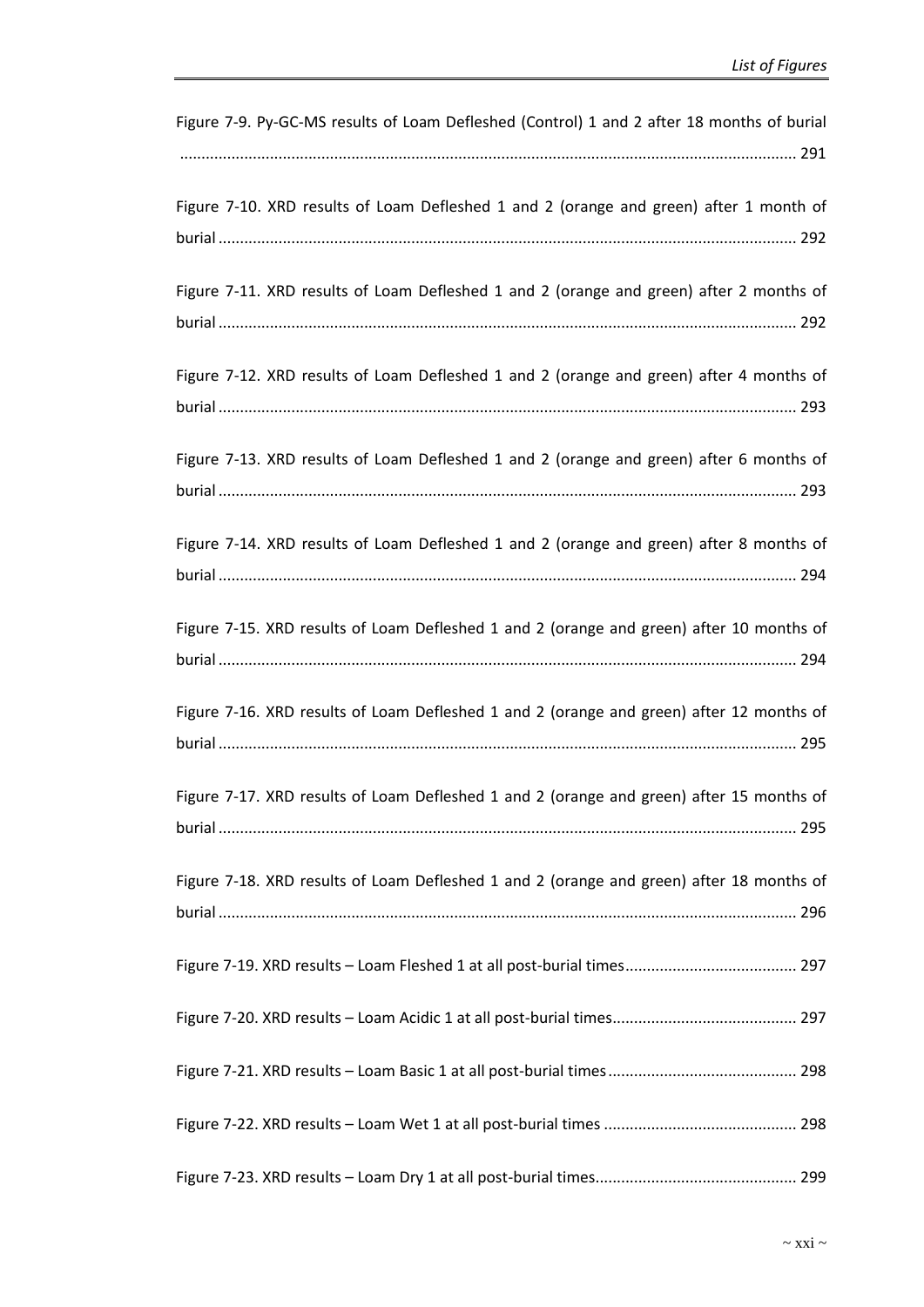| Figure 7-29. XRD results - Loam Refrigerator 1 at all post-burial times 302 |  |
|-----------------------------------------------------------------------------|--|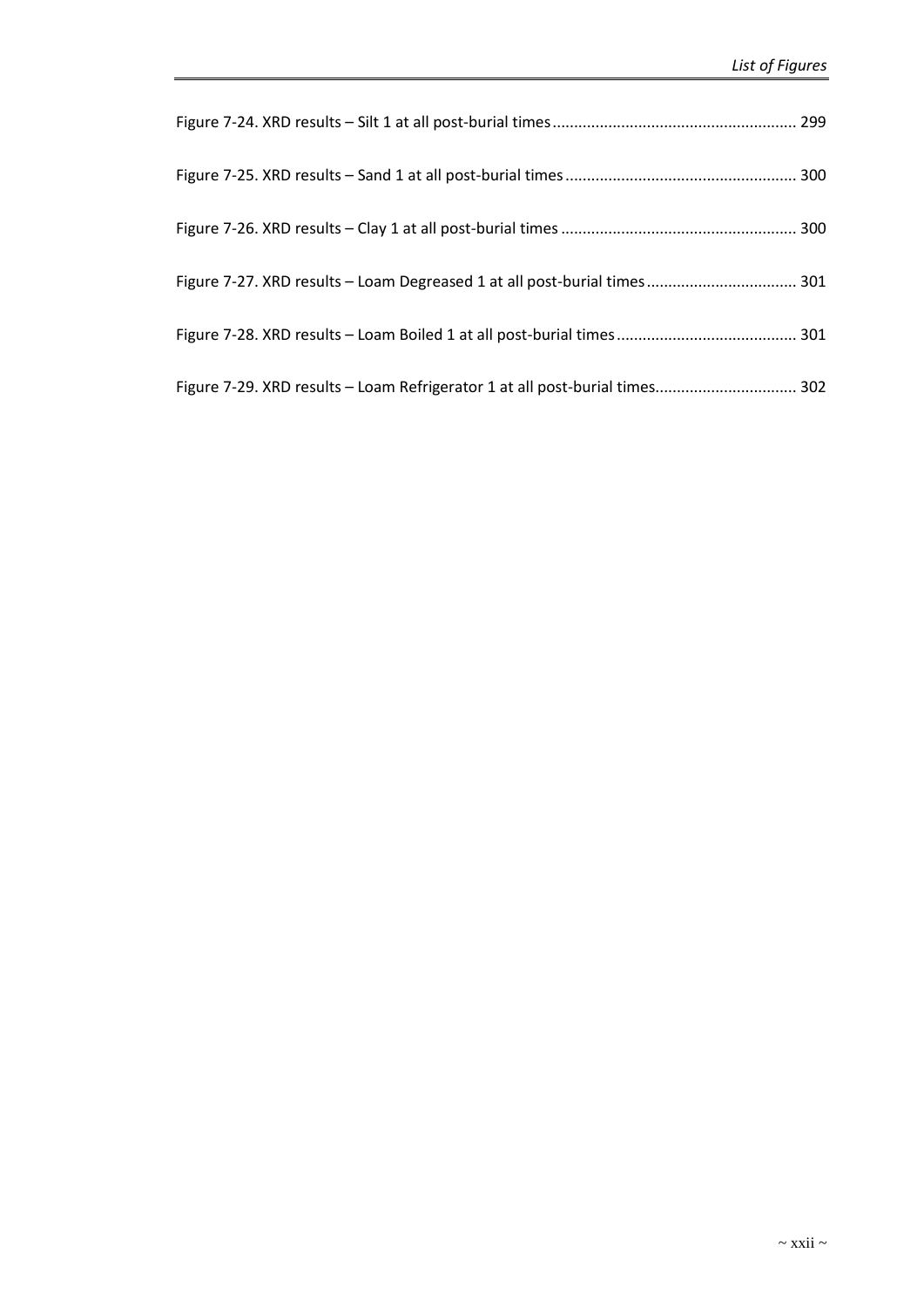# **List of Tables**

| Table 4-1. Physical characteristics of the defleshed bone samples analysed at each post-burial  |
|-------------------------------------------------------------------------------------------------|
|                                                                                                 |
| Table 4-2. Surface descriptions of loam defleshed (control) samples at different post-burial    |
|                                                                                                 |
| Table 4-3. Comparison of TG results (mass loss as %) of the cortical and cancellous sections of |
|                                                                                                 |
| Table 4-4. Total mass loss ± standard deviation (%) for loam defleshed bones 135                |
| Table 4-5. Significant retention times and corresponding compounds in loam defleshed            |
|                                                                                                 |
|                                                                                                 |
| Table 4-7. Crystallinity Indices of Loam Defleshed 1 and 2 bone samples using XRD results       |
|                                                                                                 |
| Table 4-8. Physical characteristics of defleshed and fleshed bone samples analysed at each      |
|                                                                                                 |
| Table 4-9. Total mass loss ± standard deviation (%) at each post-burial time for defleshed and  |
|                                                                                                 |
| Table 4-10. Significant retention times and corresponding compounds in fleshed bone             |
|                                                                                                 |
| Table 4-11. Physical characteristics of defleshed and degreased bone samples analysed at        |
|                                                                                                 |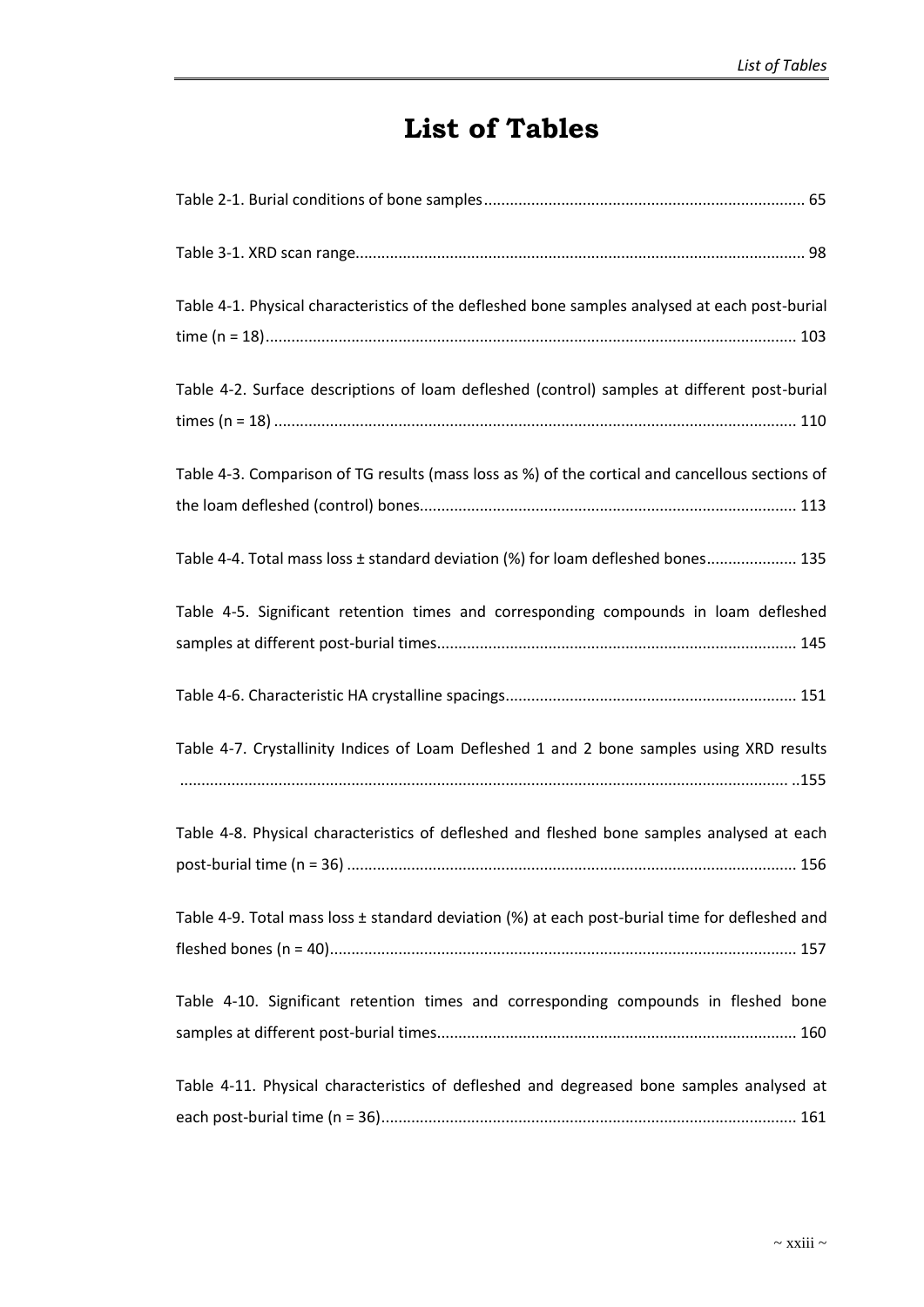| Table 4-12. Total mass loss $\pm$ standard deviation (%) at each post-burial time for defleshed |
|-------------------------------------------------------------------------------------------------|
|                                                                                                 |
| Table 4-13. Significant retention times and corresponding compounds in bone samples             |
|                                                                                                 |
| Table 4-14. Physical characteristics of defleshed and boiled bone samples analysed at each      |
|                                                                                                 |
| Table 4-15. Total mass loss ± standard deviation (%) at each post-burial time for defleshed     |
|                                                                                                 |
| Table 4-16. Comparison of surface characteristics and porosity in bones with post-burial time   |
|                                                                                                 |
| Table 5-1. Total mass loss (%) at each storage interval for fresh bone samples stored in the    |
|                                                                                                 |
| Table 5-2. Crystallinity Indices of Fresh 1 and 2 bone samples stored in the freezer  191       |
| Table 6-1. Physical characteristics of bone samples buried in different soil types analysed at  |
|                                                                                                 |
| Table 6-2. Total mass loss $\pm$ standard deviation (%) at each post-burial time for defleshed  |
|                                                                                                 |
| Table 6-3. Significant retention times and corresponding compounds in bone samples buried       |
|                                                                                                 |
| Table 6-4. Significant retention times and corresponding compounds in bone samples buried       |
|                                                                                                 |
| Table 6-5. Significant retention times and corresponding compounds in bone samples buried       |
|                                                                                                 |
| Table 6-6. Physical characteristics of bone samples buried in soils varying in pH analysed at   |
|                                                                                                 |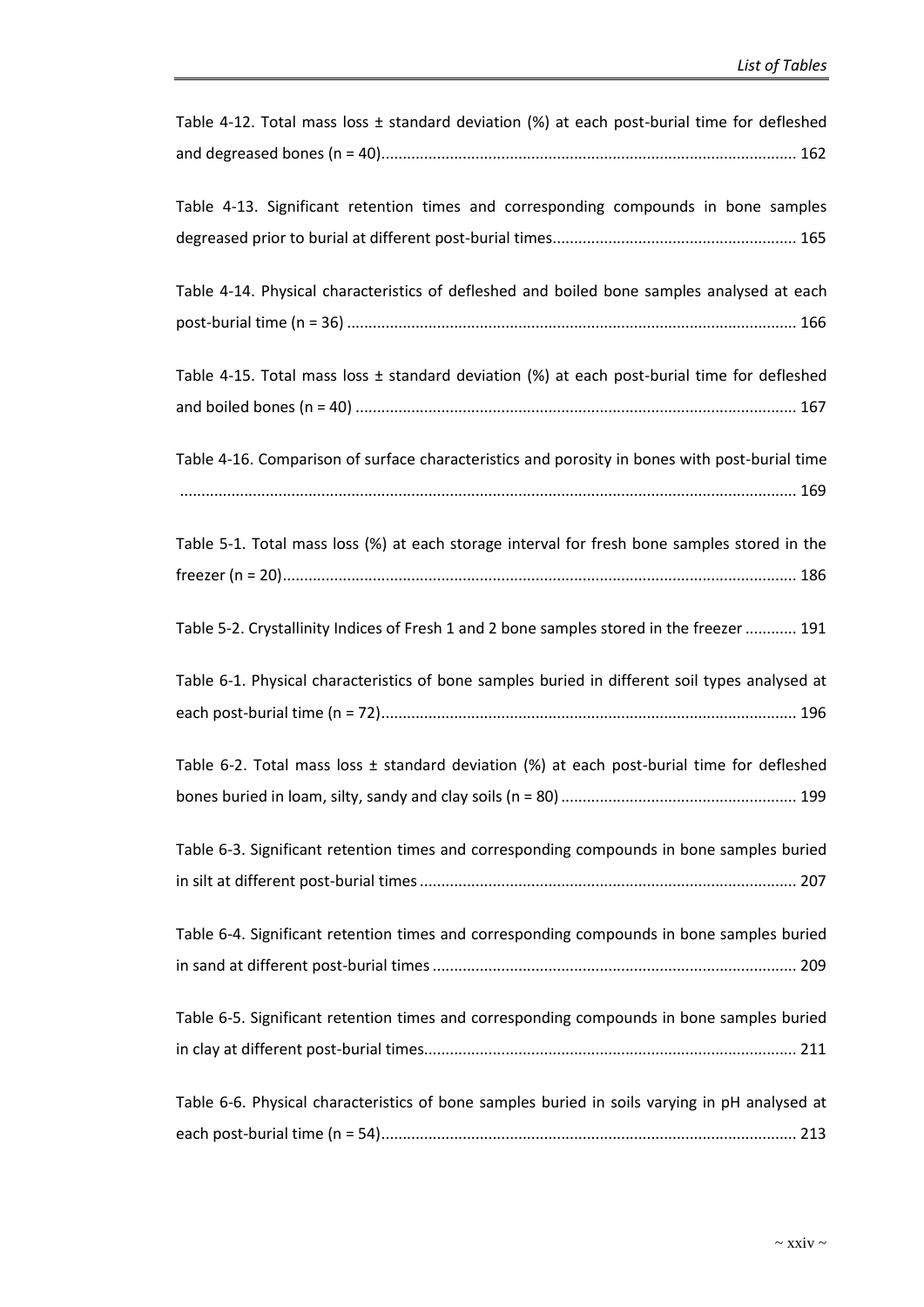| Table 6-7. Observations of bones buried in acidic soil at different post-burial times 213         |
|---------------------------------------------------------------------------------------------------|
| Table 6-8. Total mass loss ± standard deviation (%) at each post-burial time for defleshed        |
|                                                                                                   |
| Table 6-9. Significant retention times and corresponding compounds in bone samples buried         |
|                                                                                                   |
| Table 6-10. Significant retention times and corresponding compounds in bone samples buried        |
|                                                                                                   |
| Table 6-11. Physical characteristics of bone samples buried in soil varying in moisture content   |
| Table 6-12. Total mass loss $\pm$ standard deviation (%) at each post-burial time for defleshed   |
|                                                                                                   |
| Table 6-13. Significant retention times and corresponding compounds in bone samples buried        |
|                                                                                                   |
| Table 6-14. Significant retention times and corresponding compounds in bones buried in dry        |
|                                                                                                   |
| Table 6-15. Physical characteristics of bone samples buried in soils varying in temperature       |
|                                                                                                   |
| Table 6-16. Total mass loss $\pm$ standard deviation (%) at each post-burial time for defleshed   |
|                                                                                                   |
| Table 6-17. Significant retention times and corresponding compounds in bone samples buried        |
| Table 6-18. Comparison of surface characteristics and porosity with post-burial time ( $n = 72$ ) |
|                                                                                                   |
| Table 6-19. Coefficient of determination and standard deviation of the Py-GC-MS results of        |
| bone samples (duplicates) buried in different environments (n = 24)  259                          |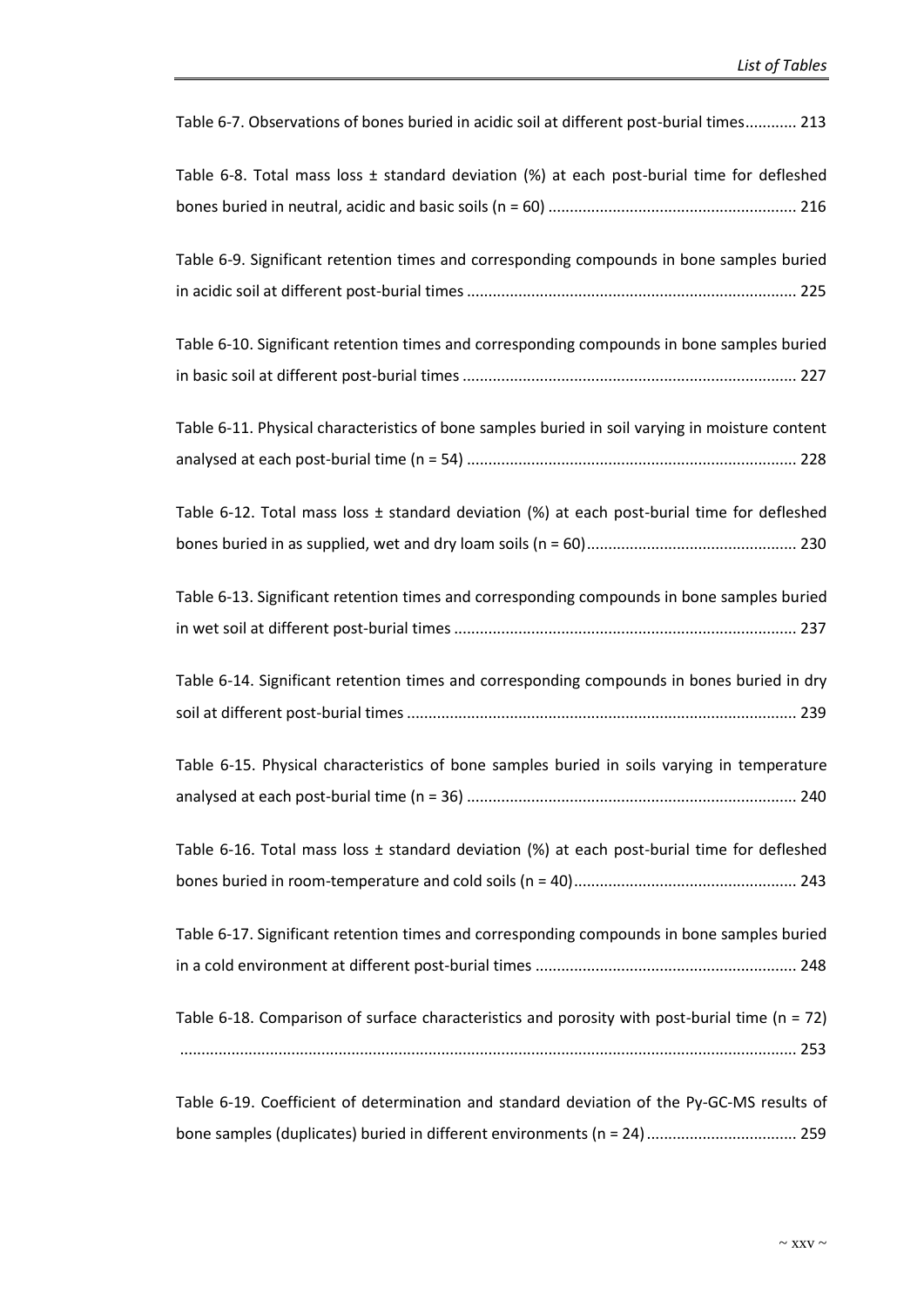| Table 6-20. Compounds identified using Py-GC-MS as being present in the 1st month of burial |
|---------------------------------------------------------------------------------------------|
|                                                                                             |
|                                                                                             |
| Table 6-21. Compounds identified using Py-GC-MS as being present only in the first 6 months |
|                                                                                             |
|                                                                                             |
| Table 6-22. Compounds identified using Py-GC-MS as being present only in the first 12       |
|                                                                                             |
|                                                                                             |
| Table 6-23. Compounds identified using Py-GC-MS as being present for the entire duration    |
|                                                                                             |
|                                                                                             |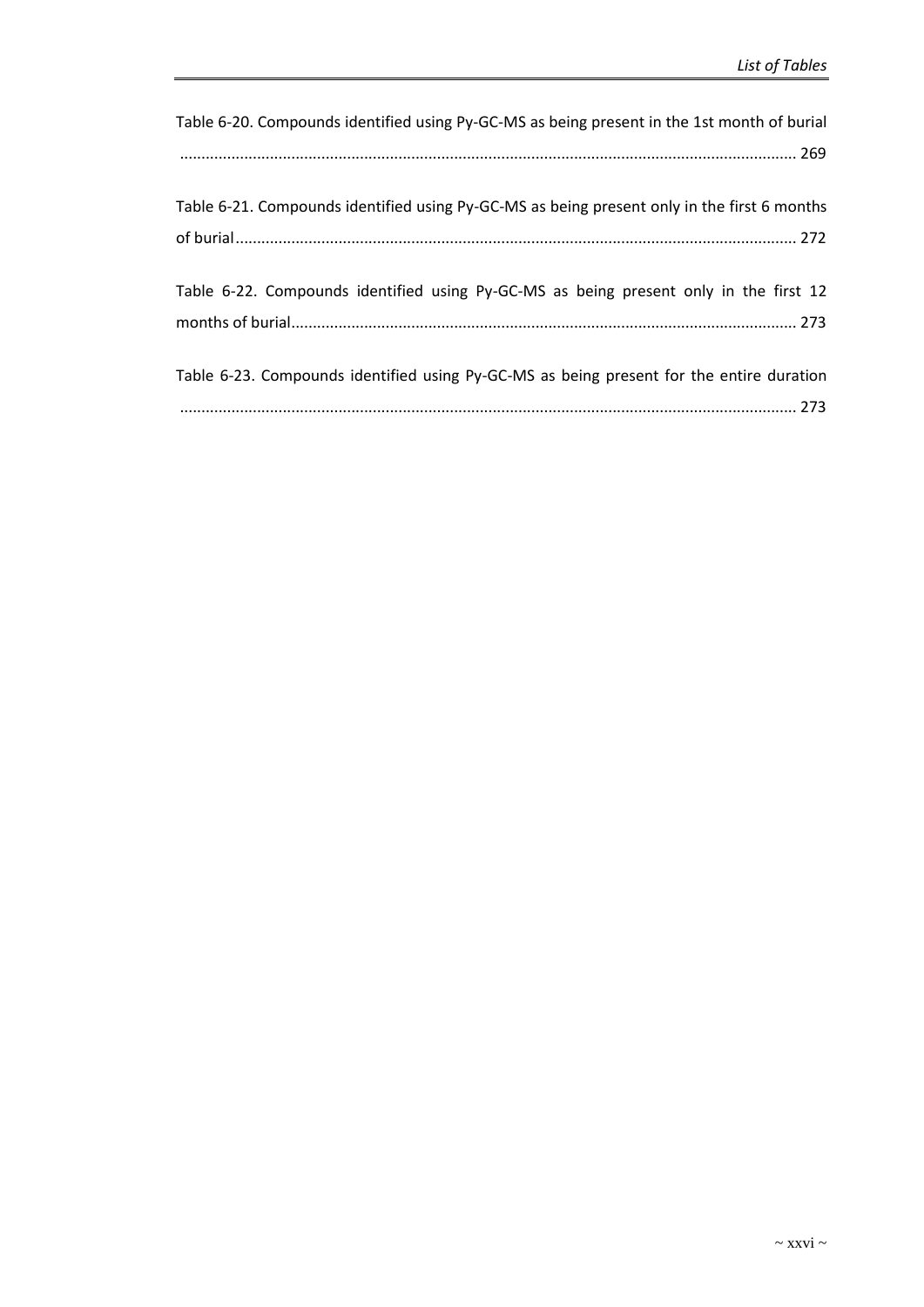### **Abbreviations**

- AFC = Advanced Flow Control
- AFM = Atomic Force Microscopy
- BMD = Bone Mineral Density
- BSE = Back-Scattered Electron
- $C = Clay$
- Cont = Control (Loam Defleshed)
- DSC = Differential Scanning Calorimetry
- DNA = Deoxyribonucleic Acid
- DTA = Differential Thermal Analysis
- DTG = Derivative Thermogravimetry
- DRIFT = Diffuse Reflectance Infrared Spectroscopy
- DXA = Dual-energy X-ray Absorptiometry
- EGA = Evolved Gas Analysis
- EVA = Evaluation
- ESEM = Environmental Scanning Electron Microscopy
- FTIR = Fourier Transform Infrared
- GC = Gas Chromatography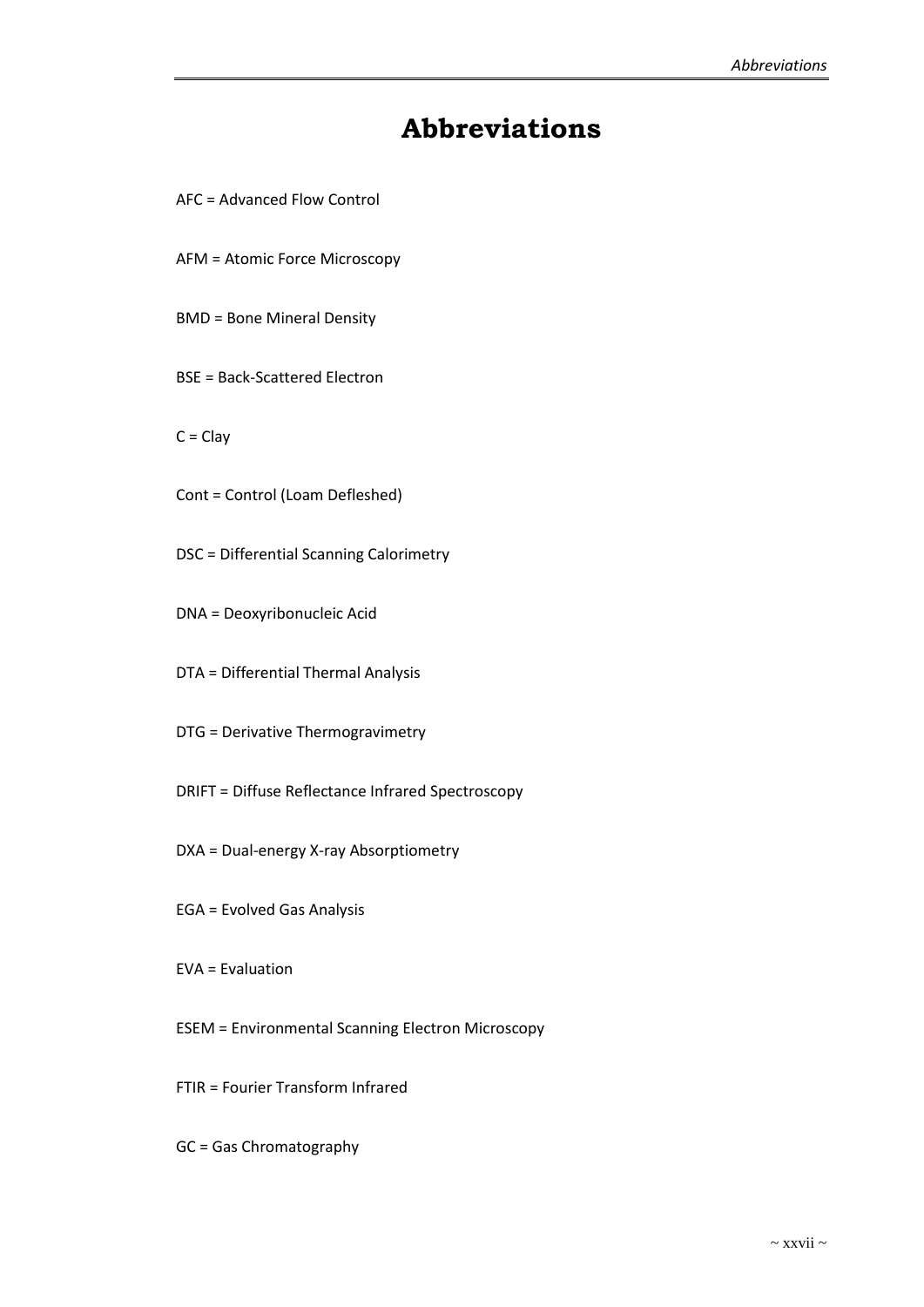#### GE = Gel Electrophoresis

- GSE = Gaseous Secondary Electron
- HAP or HA = Hydroxyapatite
- HTXRD = High Temperature X-ray Diffraction
- ICDD-JCPD = International Centre for Diffraction Data Joint Committee of Powder Diffraction
- IR = Infrared
- LA = Loam Acidic
- LB = Loam Basic
- LBO = Loam Boiled
- LD = Loam Dry
- LDG = Loam Degreased
- LR = Loam Refrigerator
- LW = Loam Wet
- MS = Mass Spectrometry
- NHMRC = National Health and Medical Research Council
- NIST = National Institute of Standards and Technology
- PCA = Principal Component Analysis
- PCR = Principal Component Regression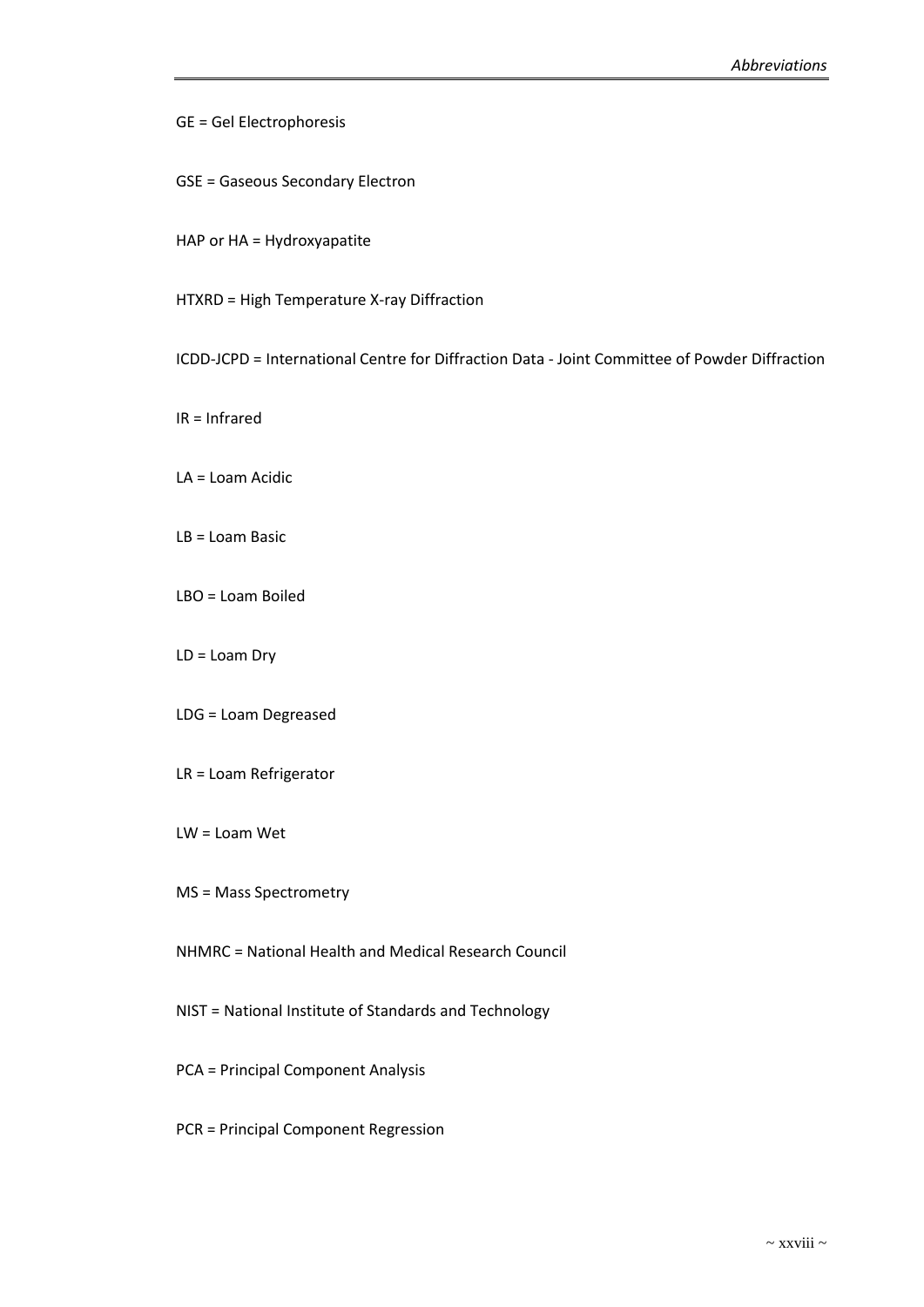PLS = Partial Least Squares

PMI = Post-Mortem Interval

Py = Pyrolysis

Py-GC-MS = Pyrolysis Gas Chromatography-Mass Spectrometry

 $S = Silt$ 

SA = Sand

SD = Standard Deviation

SDT = Simultaneous Differential Techniques

SE = Secondary Electron

SEM = Scanning Electron Microscopy

SPSS = Statistical Package for the Social Sciences

TA = Thermal Analysis

TG = Thermogravimetric Analysis

UTS = University of Technology, Sydney

UV = Ultraviolet

UWA = University of Western Australia

XRAS = X-ray Absorption Spectroscopy

XRD = X-ray Diffraction